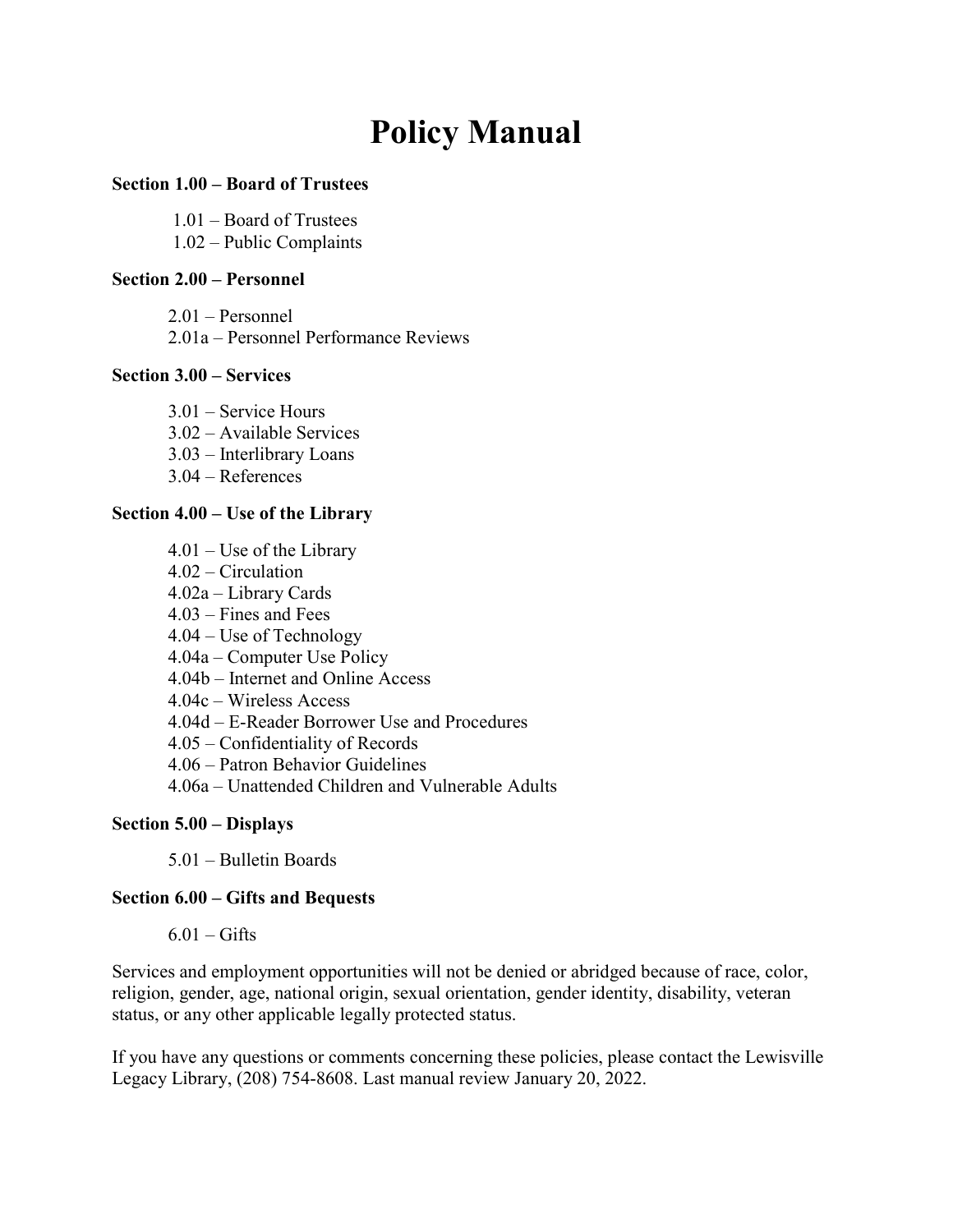| Number:    | 1.01           |
|------------|----------------|
| Effective: | $08-28-13$     |
| Revised:   | $08 - 28 - 13$ |
|            |                |

# BOARD OF TRUSTEES

Pursuant to Title 33, Chapter 26 of the Idaho Code, the Board has among its powers the authority to establish policies for the governance of the Library. The Board authorizes the Director to establish regulations to further the Board's policies.

The Board will review these policies on an annual basis.

The Board may amend these policies at any time.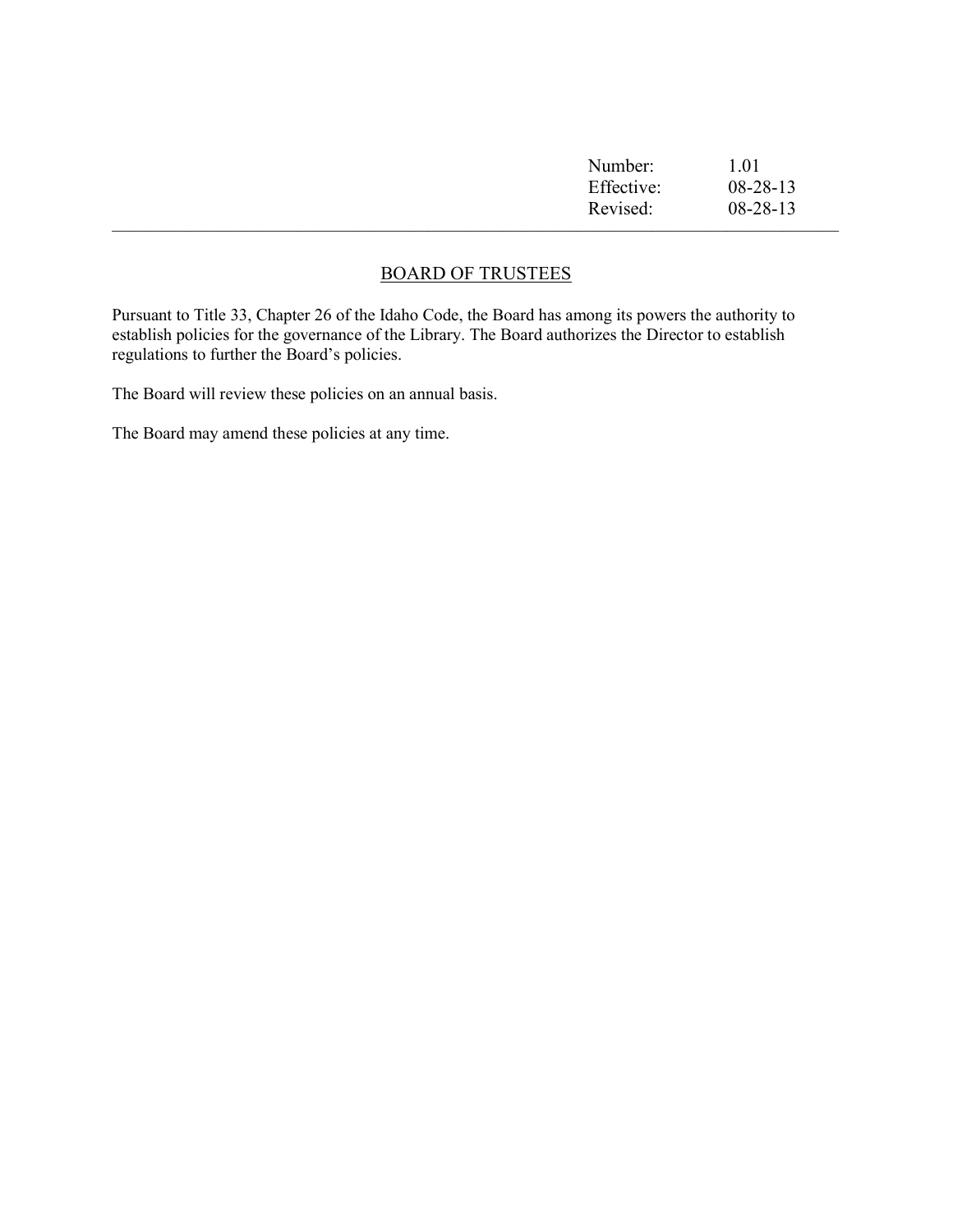| Number:    | 1.02           |  |
|------------|----------------|--|
| Effective: | $08 - 28 - 13$ |  |
| Revised:   | $08 - 28 - 13$ |  |
|            |                |  |

# PUBLIC COMPLAINTS

The Board welcomes constructive criticism to improve the Library. All complaints should be resolved through the proper channels in the following order:

- 1. Director
- 2. Board

Any complaint about the Library, including policies, regulations, facilities, or services, should be referred through proper administrative channels before being presented to the Board for consideration and action.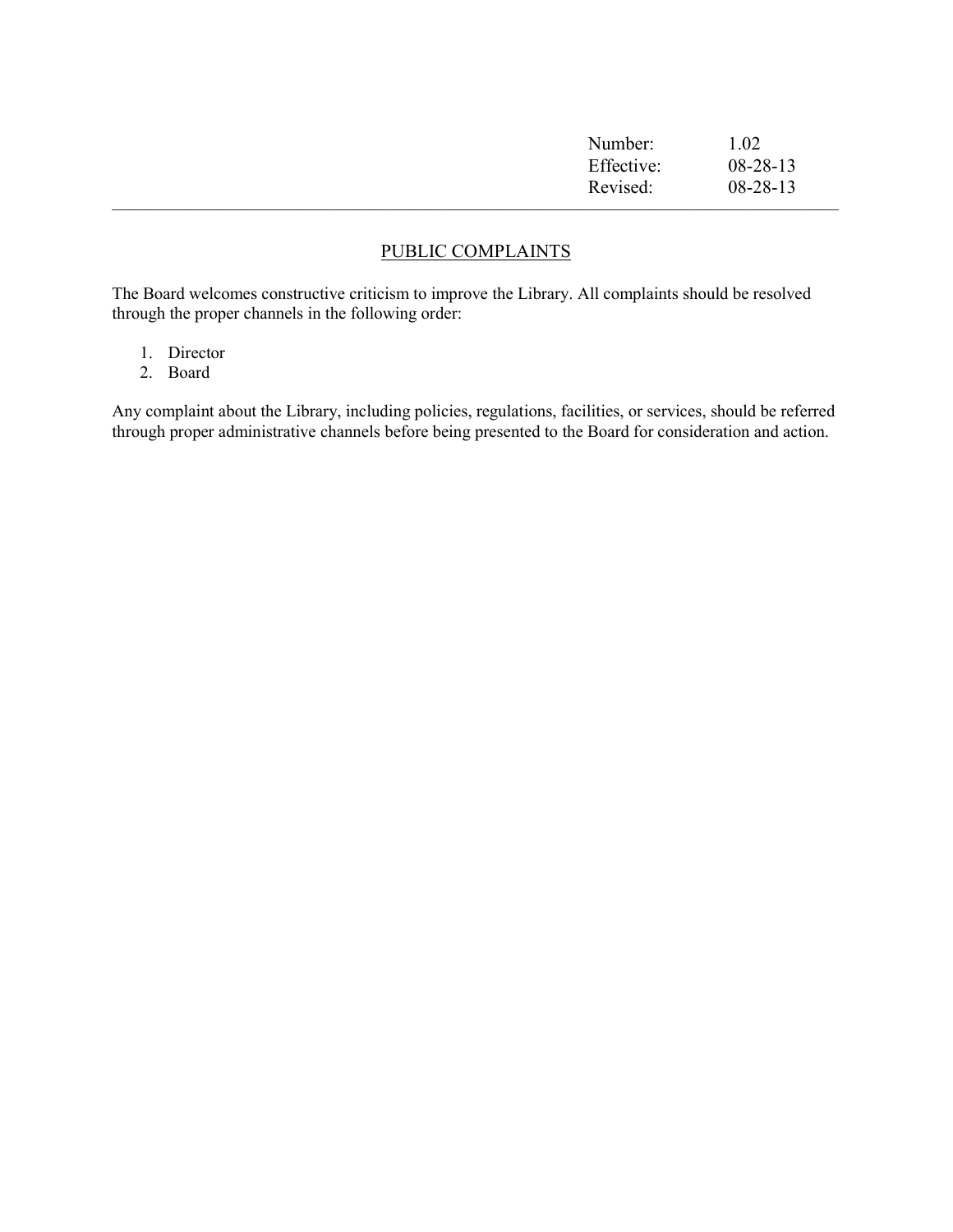| Number:    | 2.01           |
|------------|----------------|
| Effective: | $08-28-13$     |
| Revised:   | $10 - 28 - 15$ |
|            |                |

## PERSONNEL

The Board follows the personnel policies of Lewisville City, as outlined in the Lewisville City Employee Handbook.

The Board has sole responsibility for hiring, supervising, and evaluating the Director, who serves at the pleasure of the Board.

Nevertheless, the Board expects members of the Library's management to bring serious concerns related to the Director's job performance to the attention of the Board. These concerns would include: 1) job performance that clearly does not meet the job description or job performance standards adopted by the Board; 2) intentional actions by the Director that circumvent the written library policies as adopted by the Board; 3) the creation of a hostile, harassing, or threatening work environment whether as an ongoing practice or a single incident; 4) unethical or illegal actions or behavior.

The Director and supervisory staff have the authority to dismiss any library employee whose attitude, professional ethics and conduct, or performance of duties make such action advisable.

Employment opportunities will not be denied or abridged because of race, color, religion, gender, age, national origin, sexual orientation, gender identity, disability, veteran status, or any other applicable legally protected status.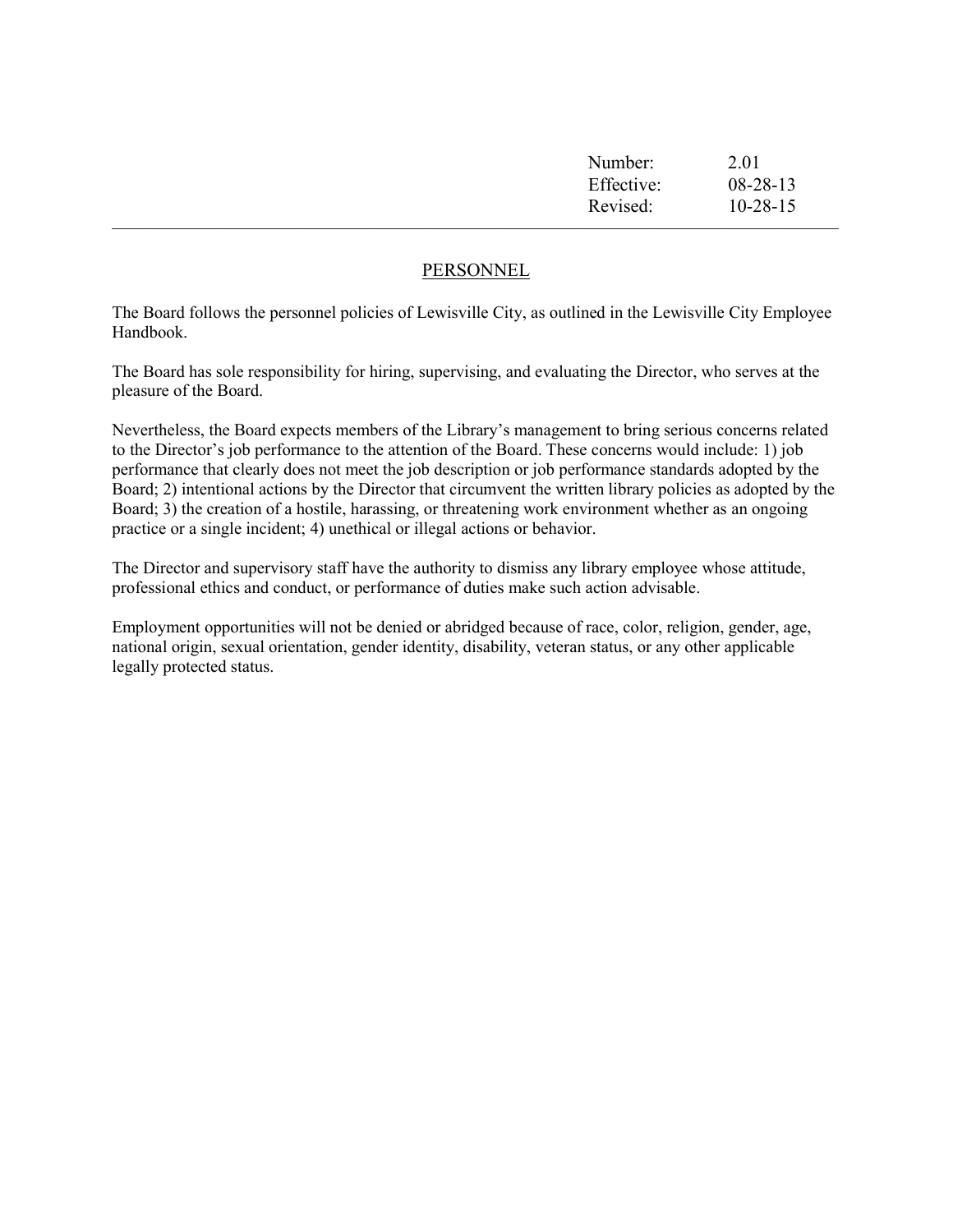| Number:    | 2.01a          |
|------------|----------------|
| Effective: | $08-28-13$     |
| Revised:   | $08 - 28 - 13$ |
|            |                |

# PERSONNEL PERFORMANCE REVIEWS

The Library Board shall perform an employee performance review annually for current employees.

The Library Board shall perform a three month and six month performance review for new employees. After six month review, employee will be reviewed annually.

Personnel reviews shall be conducted by no less than two board members at a given time.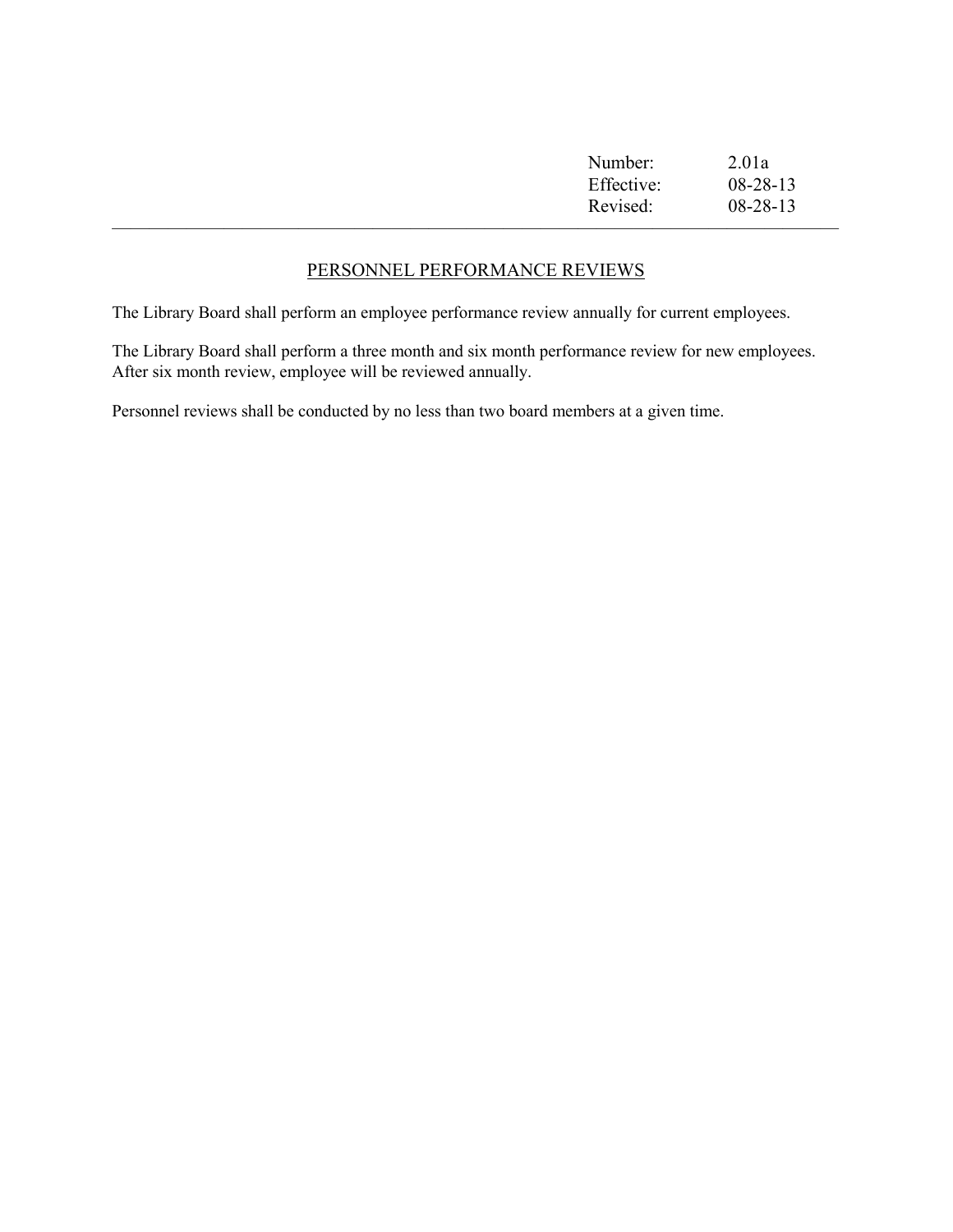| Number:    | 3.01           |  |
|------------|----------------|--|
| Effective: | $08 - 28 - 13$ |  |
| Revised:   | $01-28-19$     |  |
|            |                |  |

# SERVICE HOURS

#### Winter Hours

The Library shall be open Monday, Tuesday and Thursday from 4:00 p.m. to 6:00 p.m.; Wednesday from 4:00 p.m. to 7:00 p.m. and Saturday from 10:00 a.m. to 12:00 p.m., September 1 through May 31.

#### Summer Hours

The Library shall be open Monday and Saturday from 10:00 a.m. to 12:00 p.m. and Tuesday and Thursday from 4:00 p.m. to 6:00 p.m. and Wednesday from 10:00 a.m. to 1:00 p.m., June 1 through August 31.

The hours of opening shall be determined by:

- 1. the convenience of all parts of the population, including working people; and
- 2. the ability of the staff to cover the hours of opening within the limits of the established work week.

Holidays shall conform to those of other City offices, unless the Board determines otherwise. If and when the Board chooses to open the Library on a holiday when other City offices are closed, Library personnel will be compensated in accordance with City policy.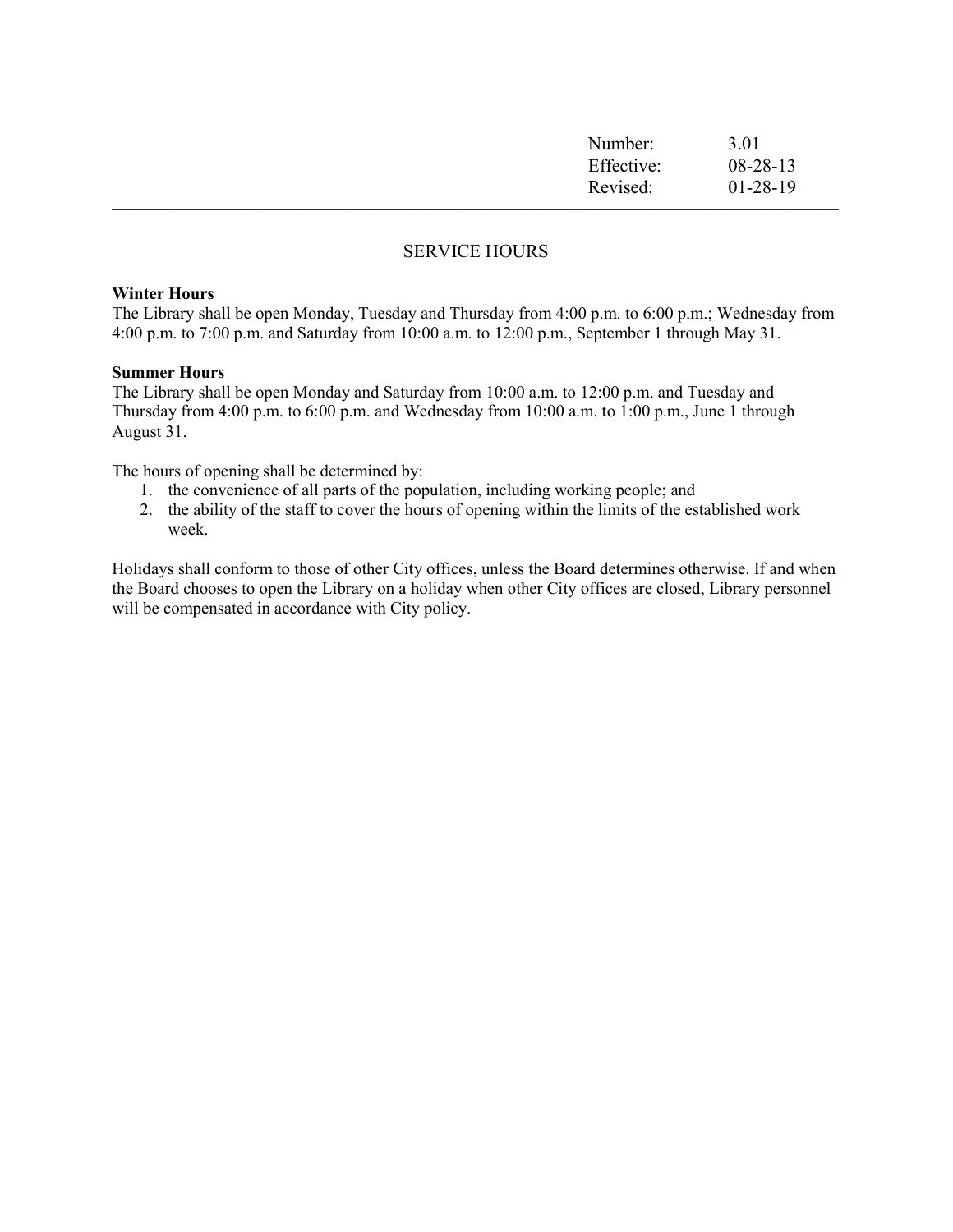| Number:    | 3.02           |  |
|------------|----------------|--|
| Effective: | $10 - 28 - 15$ |  |
| Revised:   | $01-23-19$     |  |
|            |                |  |

# AVAILABLE SERVICES

- > Computers
- $\triangleright$  Copies
- $\triangleright$  Fax
- > Internet
- Books
	- o Fiction
	- o Non-Fictions
	- o Youth Fiction
	- o Junior Fiction
	- o Junior Non-Fiction
	- o Children's Books
	- o Audio Books
- **►** Reference Materials
- > Movies
	- o DVD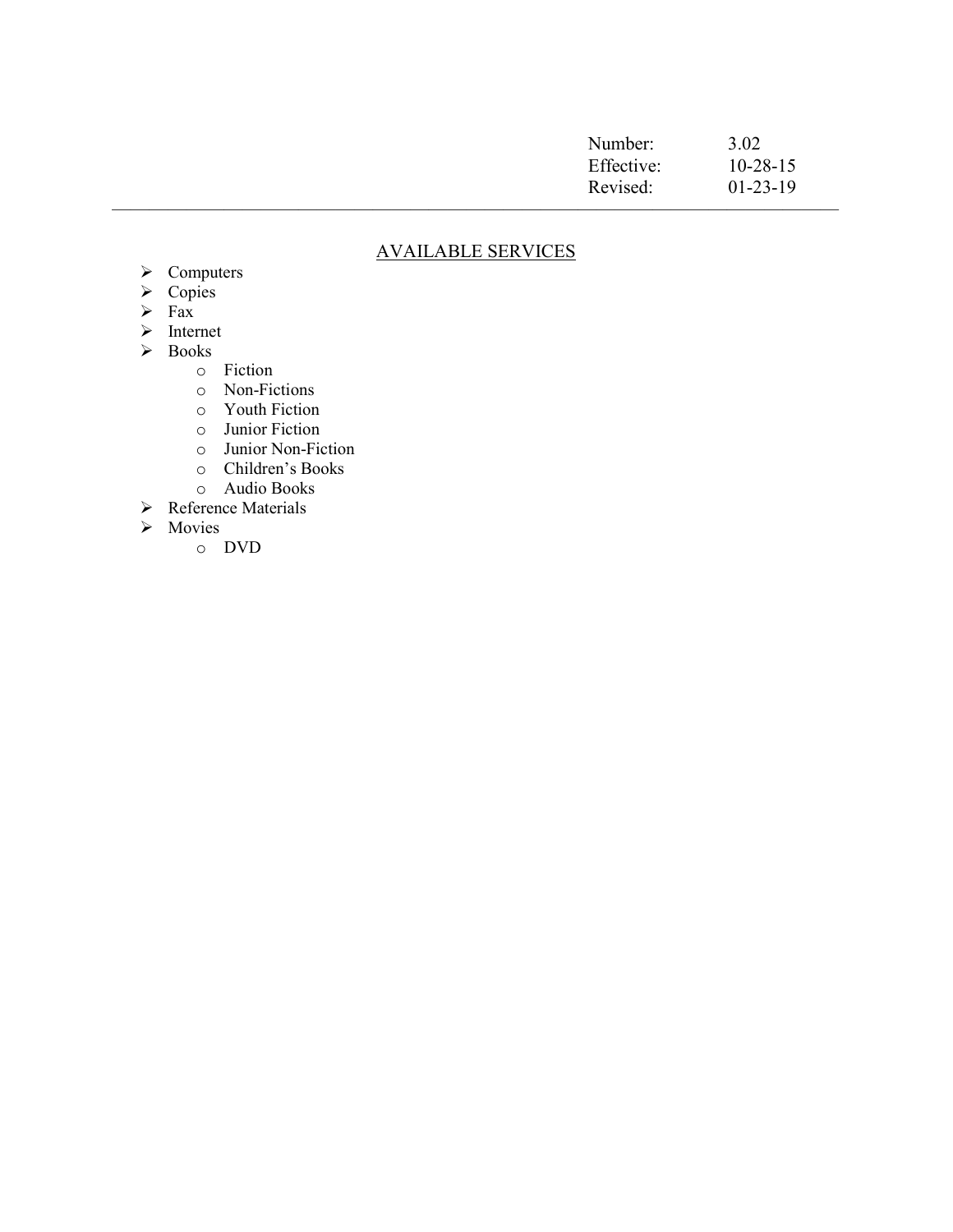| Number:    | 3.03           |
|------------|----------------|
| Effective: | $10 - 28 - 15$ |
| Revised:   | $10 - 28 - 15$ |
|            |                |

## INTERLIBRARY LOAN

When possible within the constraints of the Library's budget, staff will provide an Interlibrary Loan service to provide access to books and articles from magazines and newspapers that are not otherwise available through the Library. The Library will not charge patrons a fee for this service, though charges from other libraries lending requested materials may be passed along to patrons. This service shall be available only to holders of Borrower's, Non-Resident, or Corporate cards.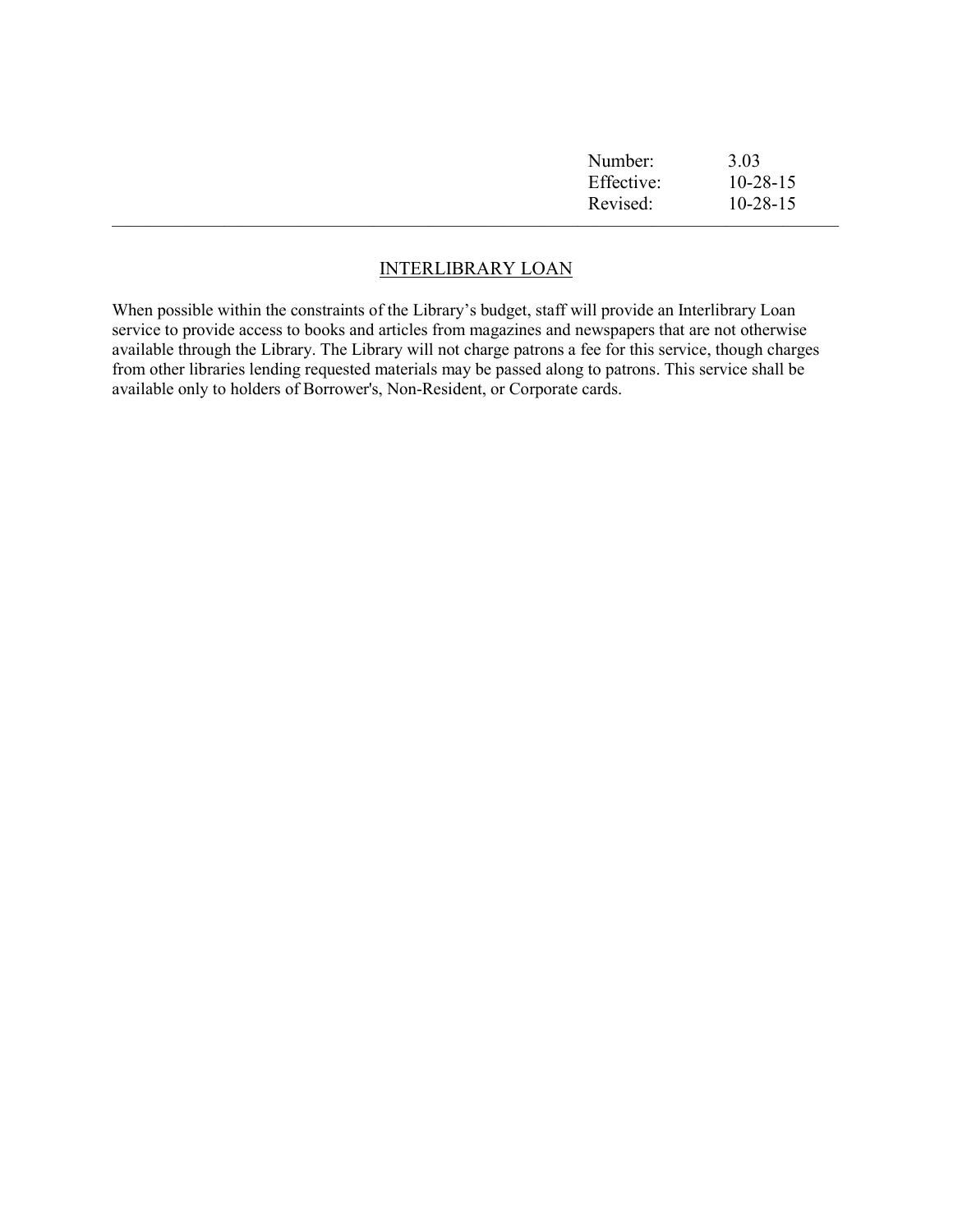| Number:    | 3.04           |
|------------|----------------|
| Effective: | $01-31-18$     |
| Revised:   | $01 - 31 - 18$ |
|            |                |

## **REFERENCES**

Staff members answer reference requests for medical information just as they answer requests for information in other subject areas. They do not, however, offer medical advice or an interpretation of medical information.

Staff members answer reference requests for legal information just as they answer requests for information in other subject areas. However, because these staff members are not attorneys, they will not offer legal advice or any interpretation of the law or legal terms. Interpretation is defined as the explanation of what is not immediately plain, explicit, or unmistakable. Although staff members will be as helpful as possible in locating and providing necessary legal materials, it is the responsibility of the patron to determine what the law "means".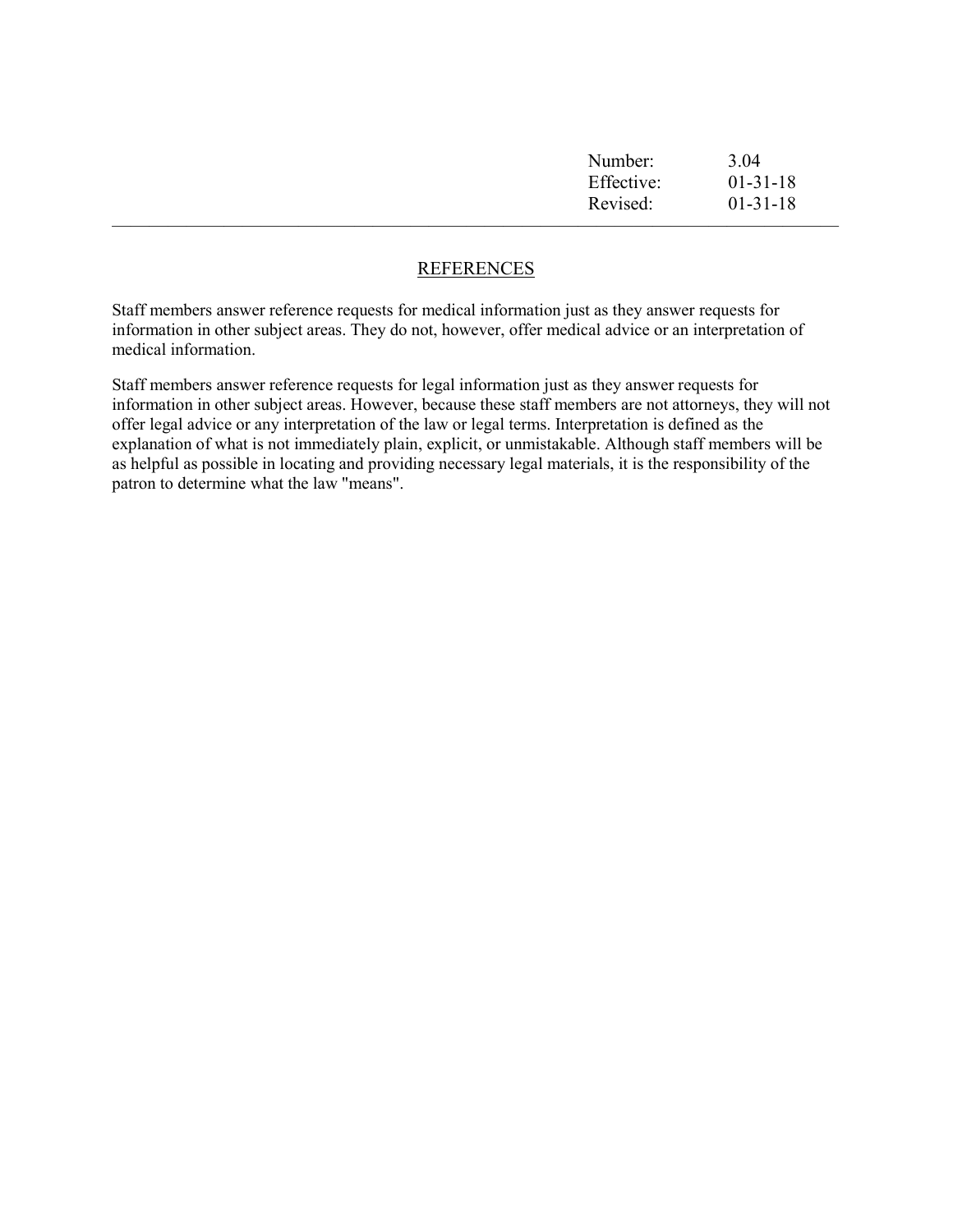| Number:    | 4.01           |
|------------|----------------|
| Effective: | $08 - 28 - 13$ |
| Revised:   | $08 - 28 - 13$ |
|            |                |

# USE OF THE LIBRARY

Since the Library is a tax-supported institution, its services and resources are intended for use by those individuals who live or pay property taxes within the city limits of Lewisville or who pay a non-resident fee for services. The Library's "legal service area" is that area within the corporate boundaries of the City of Lewisville. Services to patrons will not be denied or abridged because of race, color, religion, gender, age, national origin, sexual orientation, gender identity, disability, veteran status, or any other applicable legally protected status.

The Library allows patrons from any area to use materials while in the Library. Reference assistance and programs may be available to patrons whether or not they are Lewisville residents or purchase a nonresident card.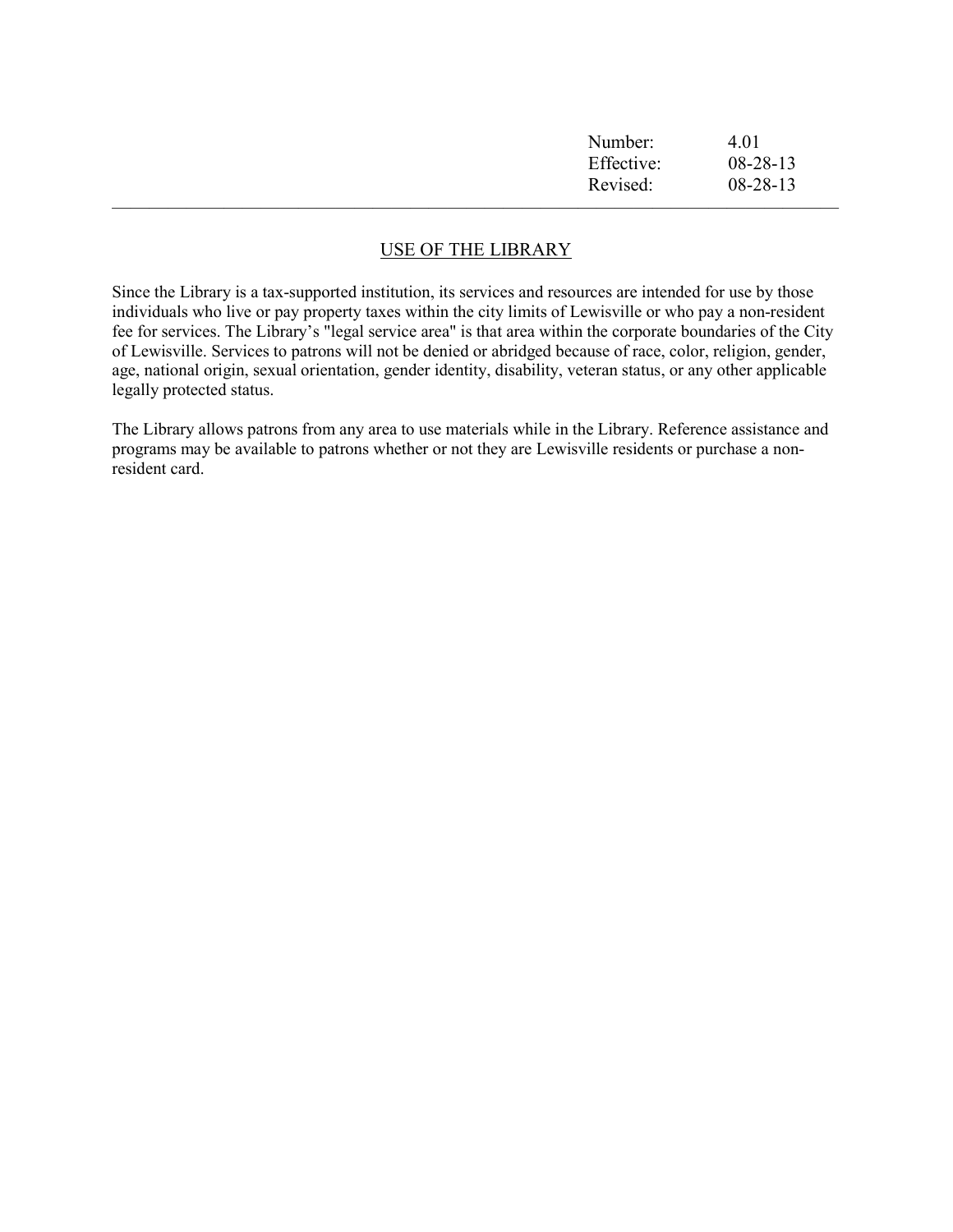| Number:    | 4.02           |
|------------|----------------|
| Effective: | $03 - 27 - 13$ |
| Revised:   | $10 - 28 - 15$ |
|            |                |

## **CIRCULATION**

Staff shall make one library card available to any individual or family who resides in Lewisville or who pays property tax within the city limits of Lewisville, or, upon payment of a fee equal to the amount of per household residential support as determined by the Board, to any non-resident. See section 4.02a.

Members of libraries participating in cooperative borrowing agreements with the Library may borrow materials without charge.

Borrowing or checking–out library materials, with the exception of e-readers (see section 4.04c) and videos, is for three weeks. After three weeks the borrowed, library owned, material will be subject to overdue fees. See section 4.03.

Borrowing or checking–out library video, is for seven days. After seven days the borrowed, library owned, material will be subject to overdue fees. See section 4.03.

Borrowing may be limited, in the sole discretion of the staff, when excessive demand makes it necessary to do so in order to ensure service to the greatest number of patrons.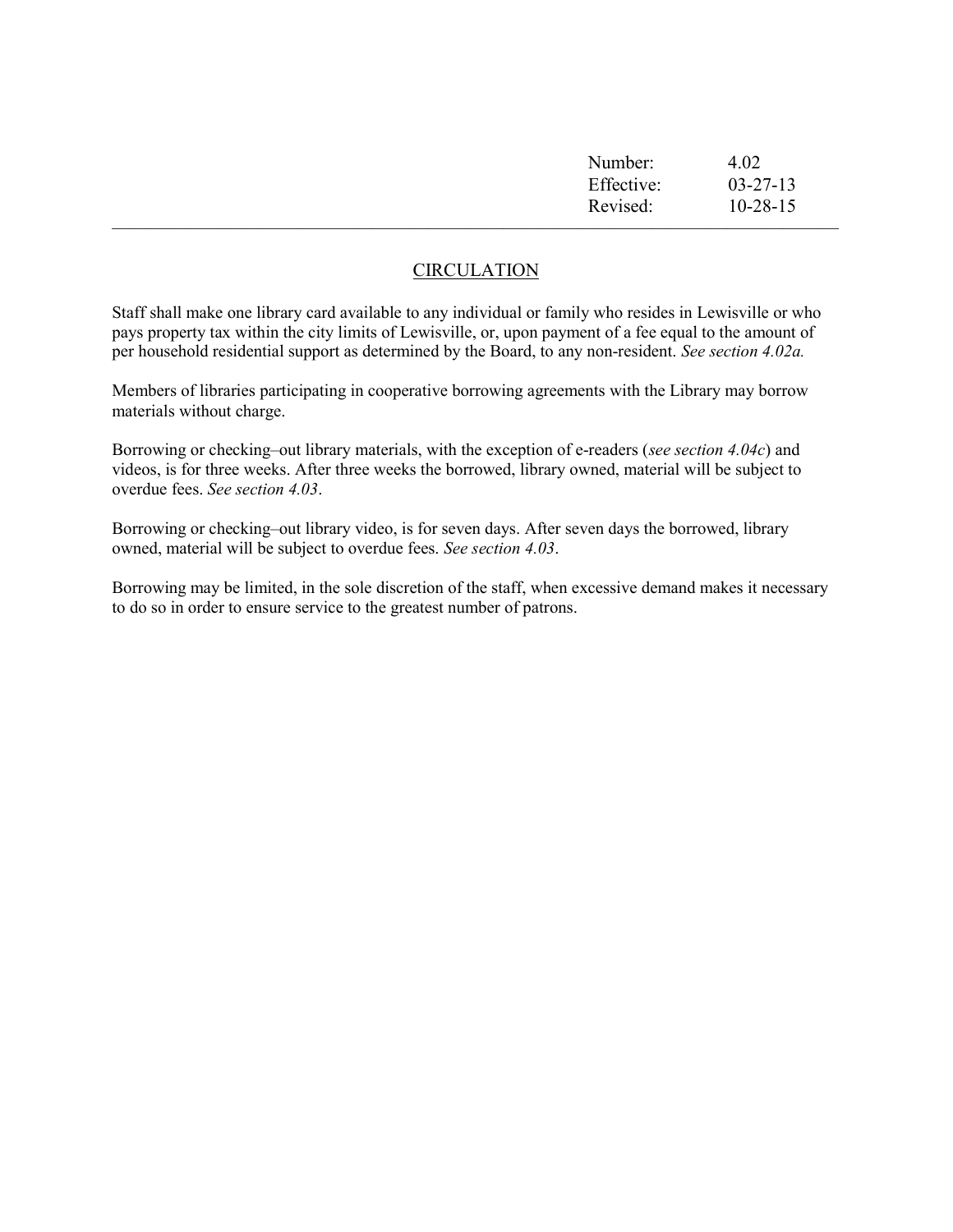| Number:    | 4.02a          |  |
|------------|----------------|--|
| Effective: | $01-23-19$     |  |
| Revised:   | $01 - 20 - 22$ |  |
|            |                |  |

## LIBRARY CARDS

The Library offers the following cards:

#### 1. Borrower's Card

Borrower's Cards are available without direct payment of a fee to Lewisville residents; individuals paying ad valorem taxes on real and/or personal property situated within the city limits. An applicant for a Borrower's Card must present the following:

- a driver's license, passport, or other official photo identification
- proof of current address within the city limits of Lewisville

Borrower's Cards will be updated annually upon verification of continued eligibility. A Post Office box will not be accepted as proof of residency. Unmarried minor children (under 18 years of age) residing in Lewisville shall be issued an individual card, without identification, so long as a parent or legal guardian provides the requisite identification and proof of current address within the city limits. Unless otherwise noted, staff shall follow this approach to issuing cards with borrowing privileges to minors.

#### 2. Non-Resident Card

An individual or family who does not meet the requirements for a Borrower's Card may obtain a Non-Resident Card upon the payment of an annual fee of \$10.00/single or \$20.00/family and inperson presentation of official photo identification. The Non-Resident Card has the same privileges as a Borrower's Card. Non-resident senior citizens or couples over the age of sixty may purchase a Non-Resident Card for an annual fee of \$10.00.

## 3. Lili/Courtesy Card

Cards available on request. Patron must have a current library card in good standing with a library in Eastern Idaho. Library circulation limitations are at the discretion of the library director.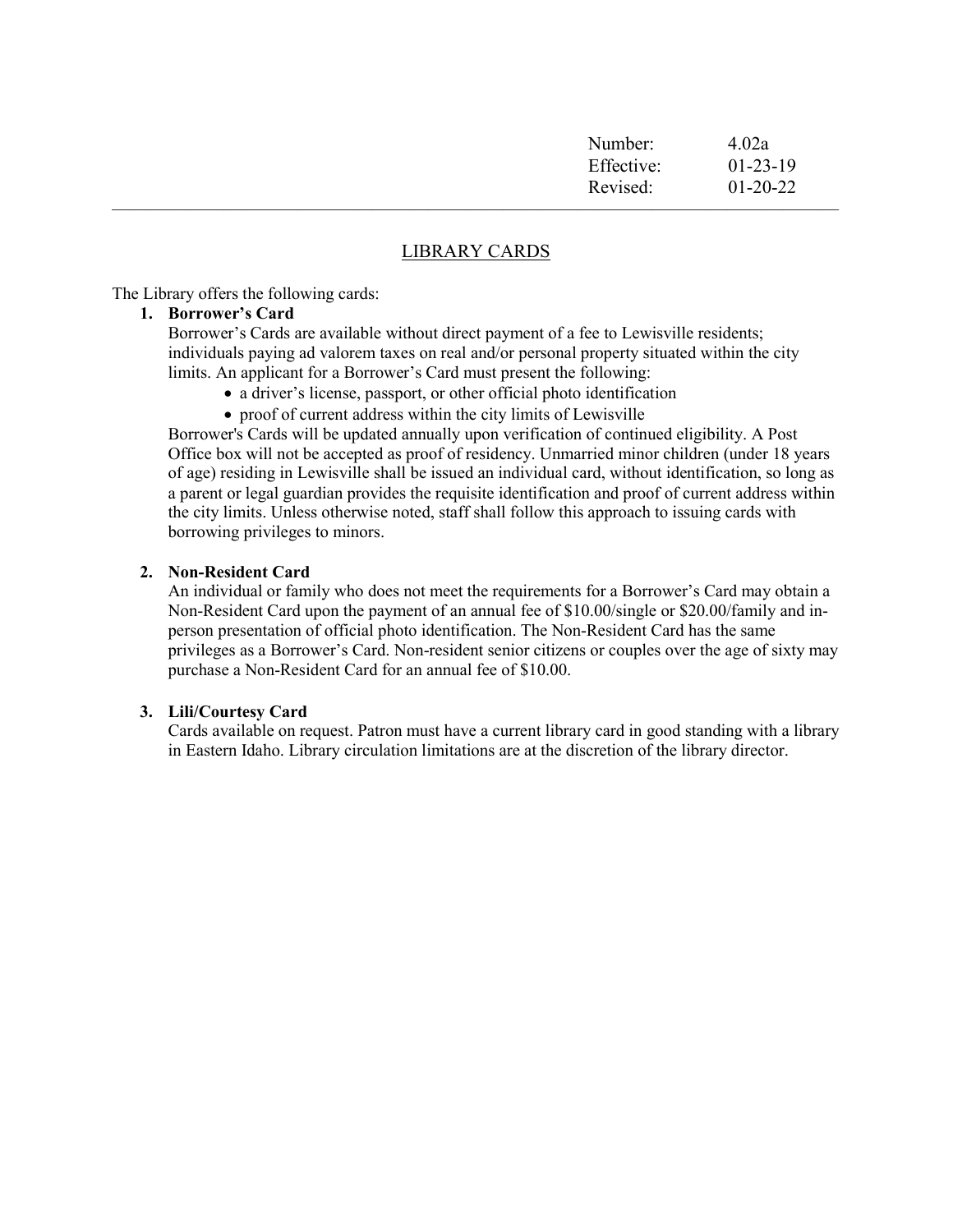| Number:    | 4.03           |
|------------|----------------|
| Effective: | $07-01-13$     |
| Revised:   | $10 - 28 - 15$ |
|            |                |

# FINES AND FEES

The Director or designee shall charge fines and fees to assure the timely return of materials, help fund the replacement of materials that are lost or damaged, and offset costs for document delivery. The Board has established the following fines and fees:

#### 1. Overdue items

Fines on overdue items owned by the Library are charged at  $10¢$  per day

#### 2. Lost or Damaged Items

If an item is lost or damaged, the patron shall pay the price that appears in the Library's circulation database. Appropriate replacement copies will be accepted in lieu of payment for lost or damaged materials.

#### 3. Copies and Prints

Copies and prints will charged at  $10¢$  per sheet.

## 4. Faxes

Sending Faxes

Free if sent to a local phone number. Charged at  $10¢$  per sheet for long distance numbers Receiving Faxes

Received faxes will be charged  $10¢$  per sheet

#### 5. E-readers

Fines on overdue e-readers owned by the Library are charged at \$2 per day. (See Section 4.04d).

#### 6. Videos

Fines on overdue videos owned by the Library are charged at  $25¢$  per day.

No materials will be loaned to patrons owing more than \$5 in fines and fees.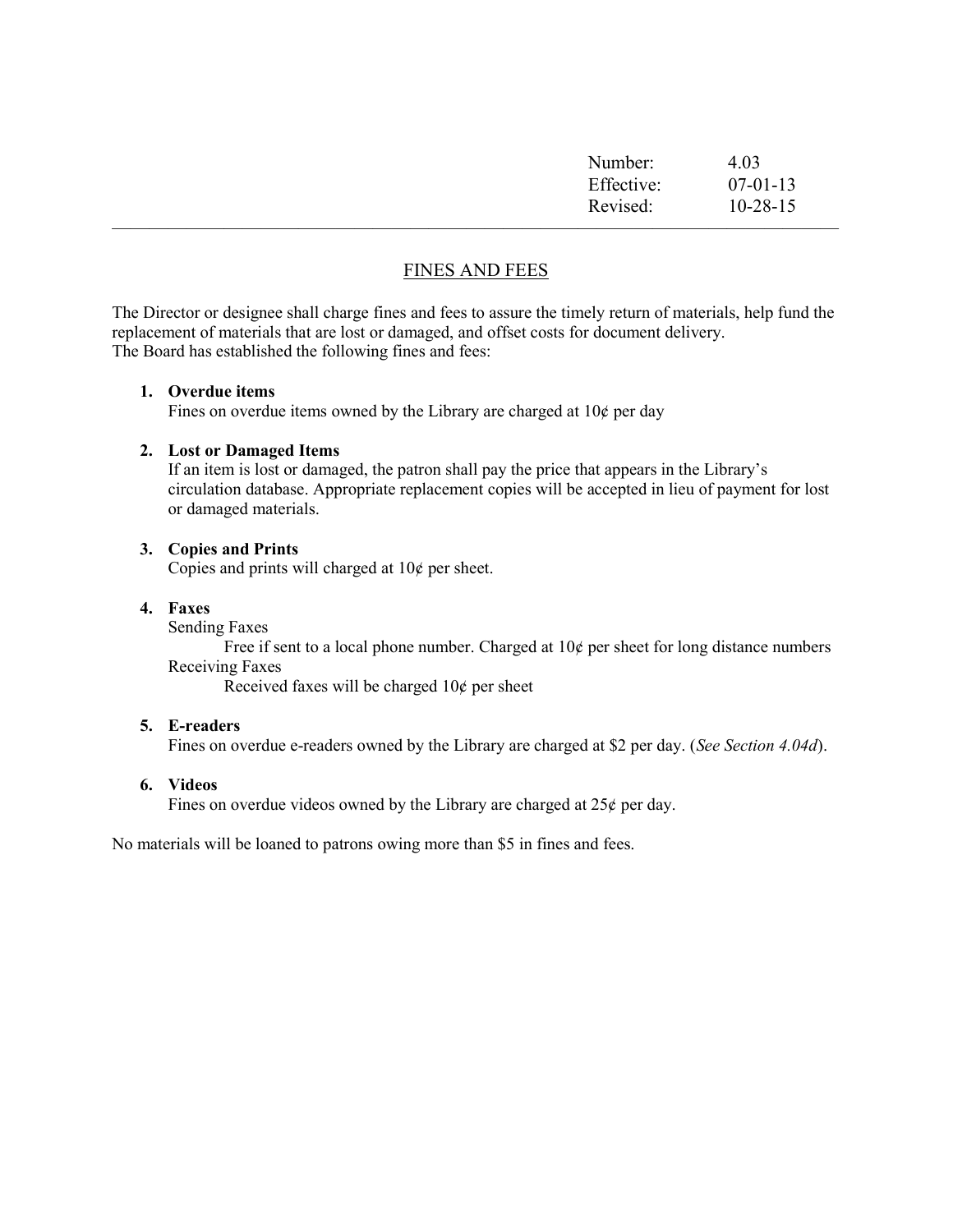| Number:    | 4.04           |
|------------|----------------|
| Effective: | $05 - 23 - 12$ |
| Revised:   | $05 - 23 - 12$ |
|            |                |

# USE OF TECHNOLOGY

The Library provides access to technological resources that create increased information access opportunities for all citizens. The Library attempts to maintain patron confidentiality at all times, but cannot guarantee the confidentiality of information sent, received, or printed by a patron.

The Library assumes no responsibility and no liability for any loss or damage incurred by anyone using the Library's computing resources. This includes any loss or harm incurred by a patron from giving personal or financial information across the Library's network and the Internet.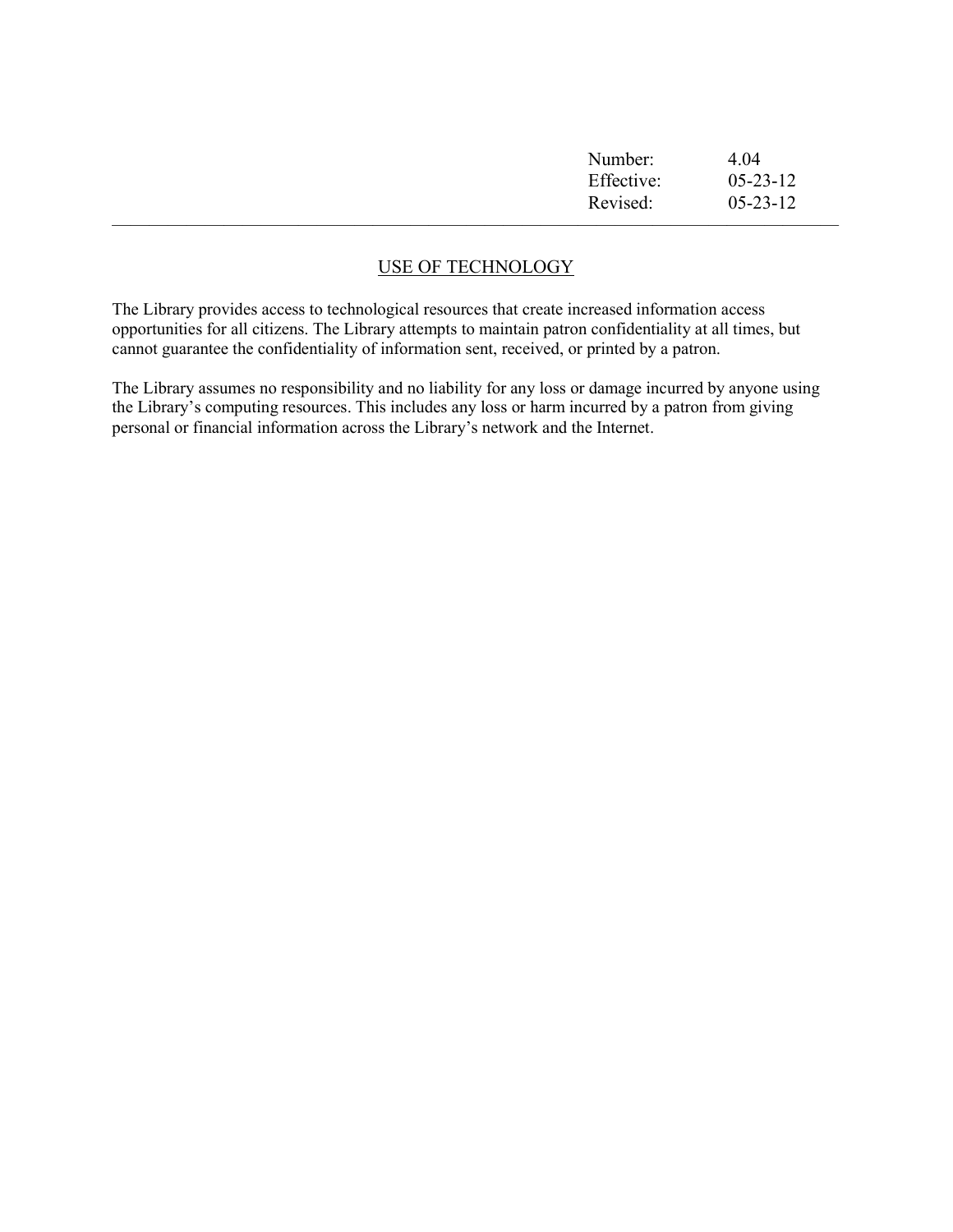| Number:    | 4.04a          |
|------------|----------------|
| Effective: | $05 - 23 - 12$ |
| Revised:   | $01 - 20 - 22$ |
|            |                |

# COMPUTER USE

#### Top Computer Courtesies

Lewisville Legacy Library (LLL) wishes to provide equitable computer access to all citizens. Please observe the following computer courtesies:

- 1. Please sign in before using computers.
- 2. Please cooperate with staff.
- 3. Do not download and/or install software programs on library computers. If you do, you may lose library privileges.
- 4. Do not access pornographic or obscene materials. If you do, you will lose library privileges.
- 5. If no computers are available, check with library staff, or make a reservation for when a computer is available.
- 6. Save your work on a floppy disk or USB key-drive. You cannot save on the hard drive.
- 7. Computer work stations are designed for use by one person at a time.

#### Acceptable Use

Internet Access: The quality, accuracy and timeliness of information on the Internet varies from site to site, and sites may be controversial or of a mature nature. LLL does not monitor, has no control over, and does not accept responsibility for material in other sources on the Internet. At own discretion, library users access the Internet and are responsible for the results of their searches.

Responsibilities of Computer Users: LLL requires computer users to respect the rights and sensibilities of all library users. Some Internet sites are inappropriate for viewing in a public setting. Users should refrain from the use of Internet sounds and visuals that may disrupt the ability of other library patrons to use the library and its resources. Library staff reserves the right to end Internet sessions when sexually explicit or pornographic materials are displayed. (See also Illegal and Unacceptable Uses).

Internet Safety: Librarians are partners with parents in guiding children to safe and appropriate use of the Internet. In compliance with requirements of the Children's Internet Protection Act (CIPA) and the Neighborhood Children's Internet Protection Act (NCIPA), LLL filters all Internet computers. Adult patrons age 18 years and older may elect to disable the filter for unrestricted Internet access for any lawful purpose that meets LLL guidelines. Lewisville Legacy Library restricts access to chat rooms to computer users 18 years of age and older. Parents and guardians are responsible for supervising their children's Internet sessions and for letting their children know if there are materials children should not use or view. The library assists parents and guardians who desire guidance for their children's use of the Internet through their technical expertise and guidance.

LLL staff provides guidance and assistance to children, parents and guardians in a variety of areas:

• Provide suggestions and assistance in conducting online research and evaluation of Web sites.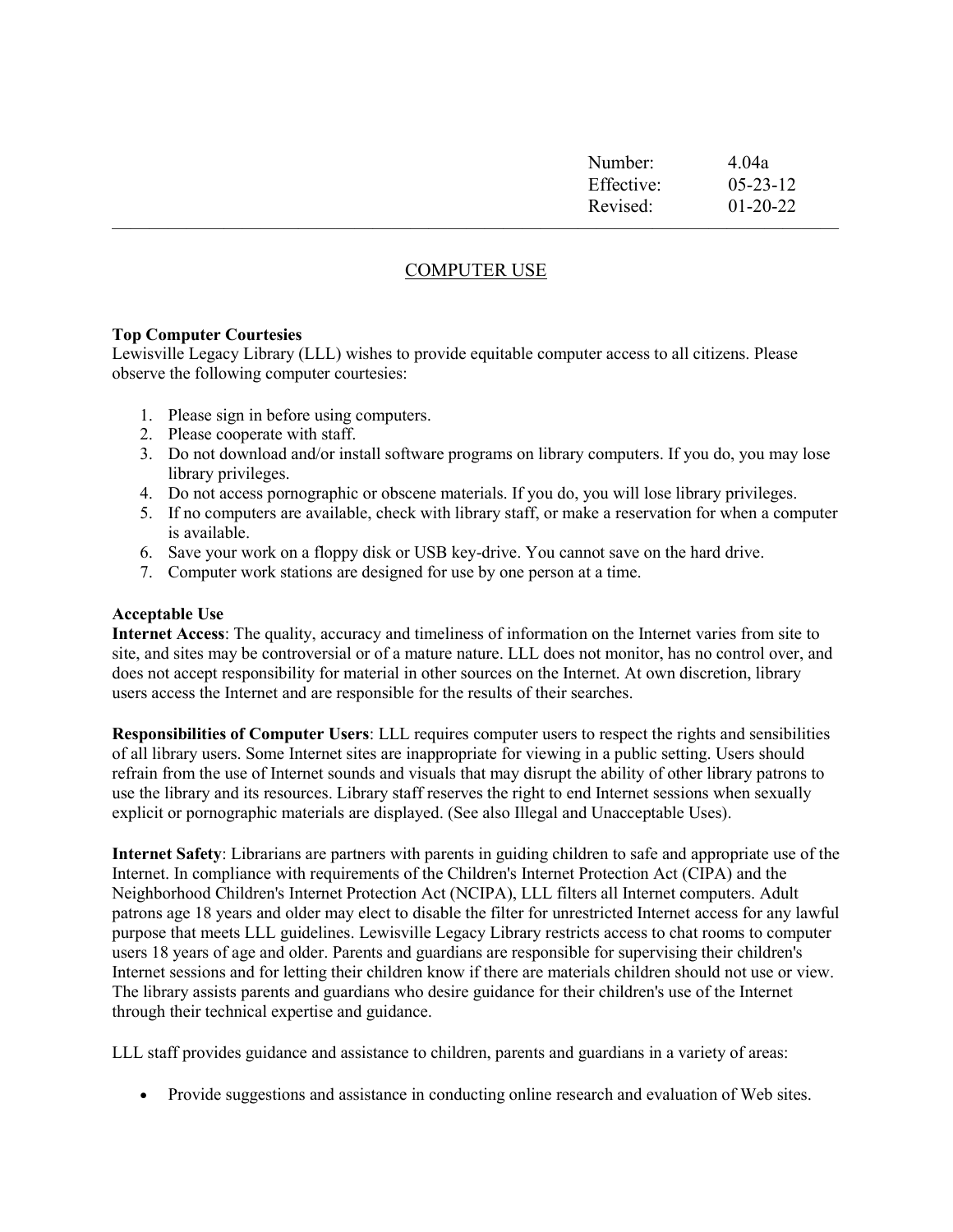The library distributes in print and through a web link the "Child Safety on the Information Highway" produced by the National Center for Missing and Exploited Children and Inter-active Service Organizations.

Copyright: U.S. Copyright law (Title 17, U.S.C.) Prohibits the unauthorized reproduction or distribution of copyrighted materials, except as permitted by principles of fair use. Users may not copy or distribute electronic materials (including electronic mail, text, images, programs or data) without the explicit permission of the copyright holder. Any responsibility for any consequences of copyright infringement lies with the users; the LLL expressly disclaims any liability or responsibility resulting from such use.

Software/Hardware: Library software is copyrighted and may not be reproduced. (See also Copyright). Users may not load their own or any other software on library equipment. This includes, but is not limited to, disks that are checked out, disks in books that may be checked out, and disks in reference materials that must remain in the library. Users are not permitted to store any software or other data on the hard drives of the library's computers or alter the programs currently installed on the systems. Anyone tampering with any library hardware or software will be denied access to library computers in the future, and also may lose their library privileges.

Disclaimer: Users access the library computer hardware, software and documentation at their own risk. The Lewisville Legacy Library is not responsible for equipment malfunction, loss of data, any damages to the user's disks, data etc. or electronic transactions of any type which are related to the public use of library computer resources.

Illegal and Unacceptable Uses: People may use the library computers only for legal purposes. Examples of unacceptable uses include but are not limited to the following:

- Display of sexually explicit or pornographic materials;
- Harassment of other users or violation of their privacy;
- Libeling, slandering or maliciously offending other users;
- Violation of copyright laws or software licensing agreements;
- Attempting to crash, degrade performance or gain unauthorized access to LLL's or to other computer systems and networks;
- Damaging equipment, software or data belonging to LLL or other users.

Violations may result in the loss of Internet and/or library privileges. Illegal use of the computers also may be subject to prosecution by local, state or federal authorities.

## Computer Use Procedures

Printing: The printing charge is 10 cents per page and applies whether the user brings paper or uses library paper. Lewisville Legacy Library is not responsible for loss of data that may occur when printing.

Saving Files and Documents: All documents that are saved must be saved to a disk or USB key-drive belonging to the user. The Lewisville Legacy Library is not responsible for loss of data that may occur when saving documents.

## Compliance

Failure to comply with this policy or with library staff directions may result in restriction or termination of the user's library privileges and may result in prosecution under local, state or federal laws.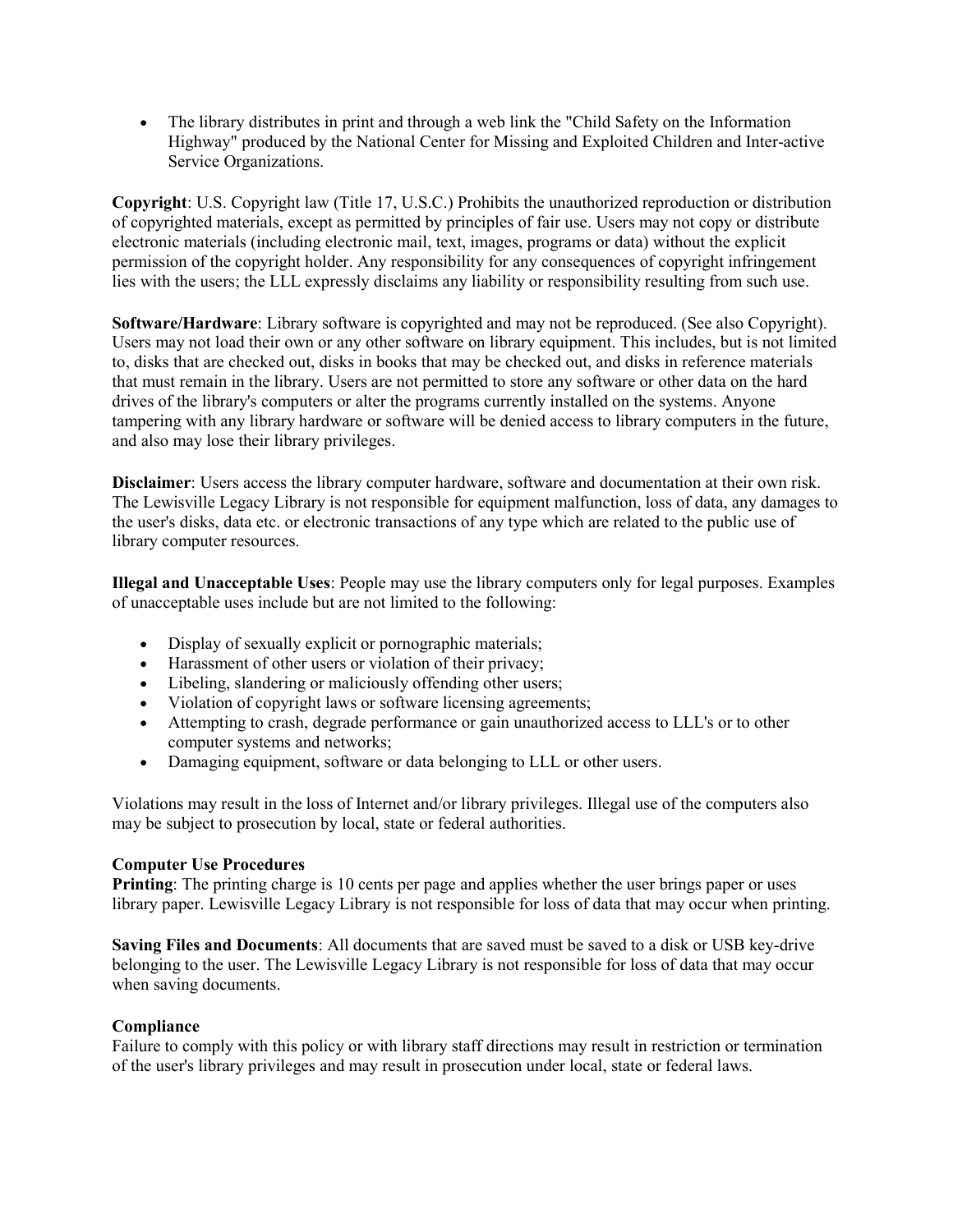| Number:    | 4.04 <sub>b</sub> |
|------------|-------------------|
| Effective: | $03 - 28 - 12$    |
| Revised:   | $10-28-15$        |

## INTERNET AND ONLINE USE

#### General Introductory Statements:

Public access to the Internet and online services has become a part of the City of Lewisville Legacy Library's programs and services. The intent of this policy is to meet the provisions of Idaho Code 33- 2741, as well as provide guidelines for patrons and staff regarding Internet accessible and online computer use.

As a matter of policy, the City of Lewisville Legacy Library will abide by all laws governing or regulating Internet use as such legislation relates to library policy or service.

This Policy document will be reviewed by the City of Lewisville Legacy Library Board at least every three years.

#### Legal requirements:

The City of Lewisville Public Library's Internet Access Policy complies with Idaho Code 33-2741 PUBLIC LIBRARIES – INTERNET USE POLICY REQUIRED.

The City of Lewisville Legacy Library has in place a policy of Internet safety for minors, including the operation of a technology protection measure, hereafter called "filtering software," on any publicly accessible computer with Internet access that protects against access to visual depictions that are obscene, child pornography, or harmful to minors, as defined in I.C. 33-2741. The filtering software will be enforced to provide Internet safety during any use of a computer by a minor.

The City of Lewisville Legacy Library has in place a policy of Internet safety, which may include the operation of a technology protection measure on any publicly accessible computer with Internet access that protects against access to visual depictions that are obscene or child pornography as defined in I.C. 33-2741. The filtering software may be enforced to provide Internet safety during any use of a computer.

Library policy restricts access to Internet sites that contain visual depictions that are child pornography, harmful to minors or obscene, and may also limit Internet access or otherwise protect against materials other than the materials specified in Idaho statute. Filtering software will provide Internet safety for all library computers connected to the Internet during the use of a computer by a minor. However, an authorized library representative may disable a technology protection measure at the request of a patron to enable Internet access for lawful purposes.

#### Implementation requirements:

A notice of the availability of this Policy will be posted in a conspicuous place within the library for all patrons to observe.

The Library Board has established procedures and guidelines to handle complaints about this policy, enforcement of this policy by library staff, and what a patron should do if they observe inappropriate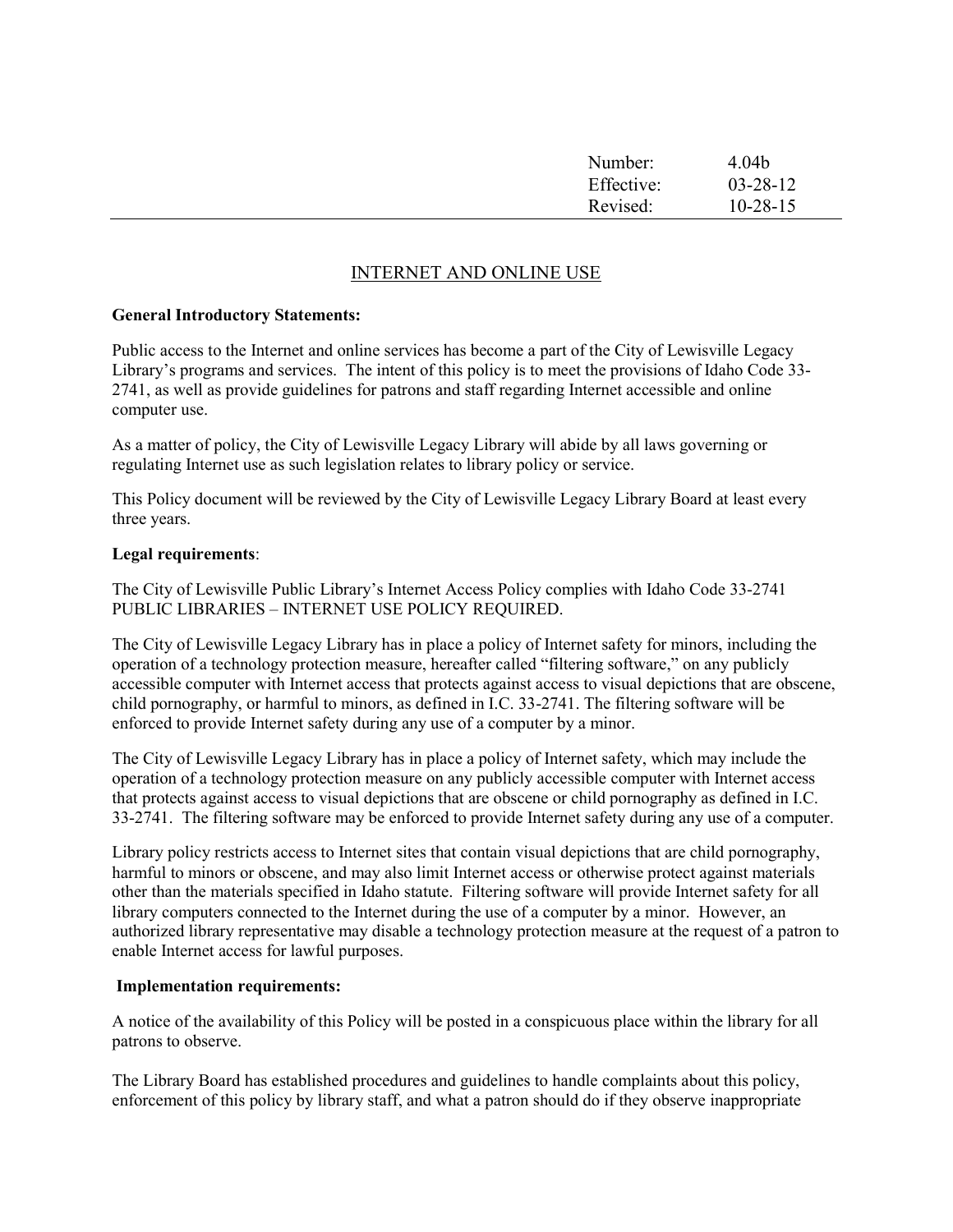behavior by another library patron. A notice of the availability of these procedures for public review will be posted, as well as the policies made readily available to all staff members. These procedures and guidelines will be adhered to by library staff to enforce the requirements of Idaho Code 33-2741.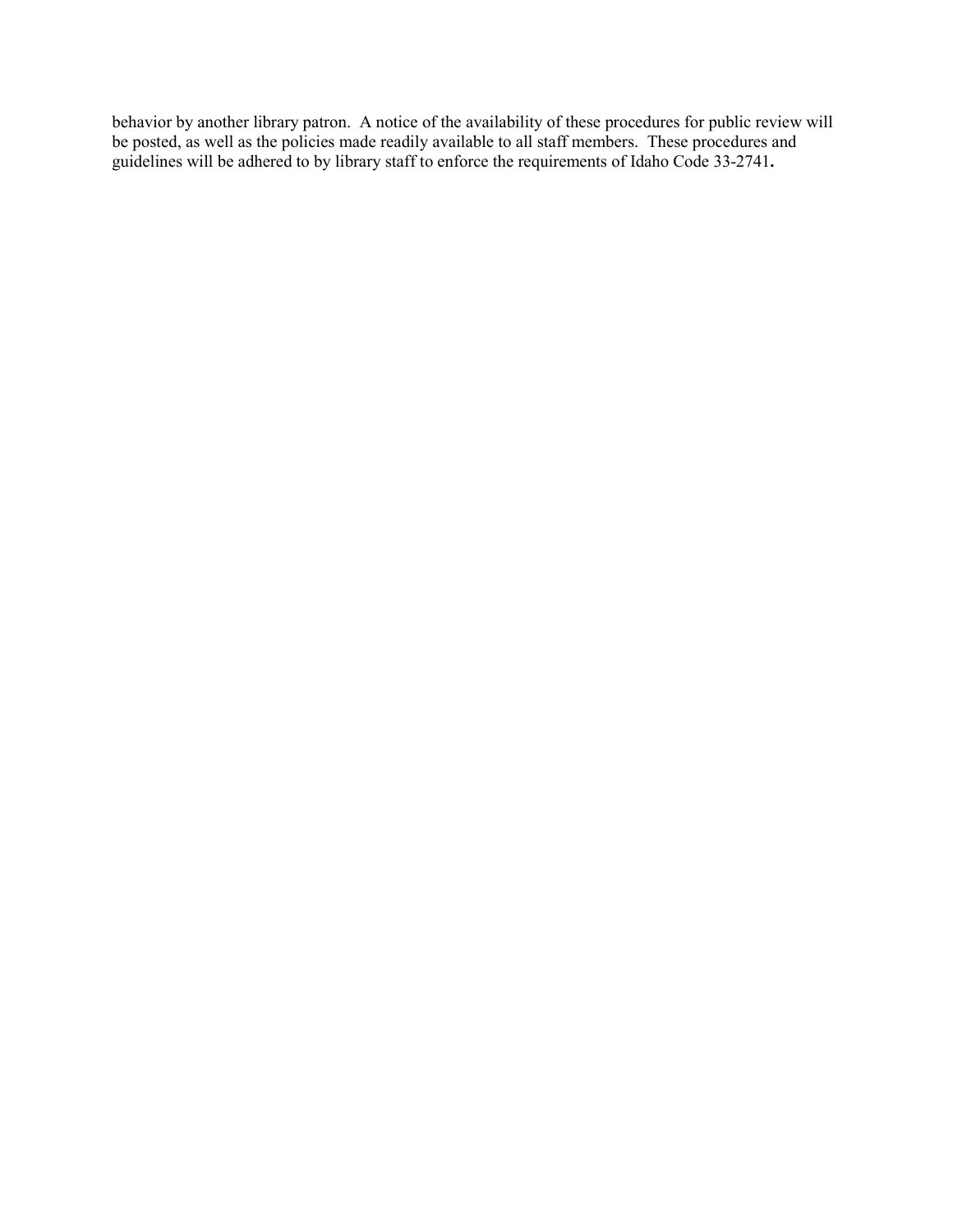| Number:<br>Effective: | 4.04c<br>$10 - 28 - 15$ |  |
|-----------------------|-------------------------|--|
| Revised:              | $01 - 20 - 22$          |  |
|                       |                         |  |

## WIRELESS ACCESS

The Library provides free wireless filtered access points to enable the public to connect to the Internet via their own personal computing devices.

Wireless users must abide by the Library's policies and regulations covering technology use while using the Library's wireless network.

Users are responsible for configuring their own equipment. The Library does not provide technical support for establishing or maintaining a connection nor equipment configurations. The Library is not responsible for any changes made to an individual computer's settings and does not guarantee that a user's hardware will work with the Library's wireless connection.

The Library is not responsible for any personal information (e.g., credit card) that is compromised, or for any damage caused to hardware or software due to electric surges, security issues or consequences caused by viruses or hacking. All wireless-access users are individually responsible for maintaining up-to-date virus protection on personal laptop computers or wireless devices.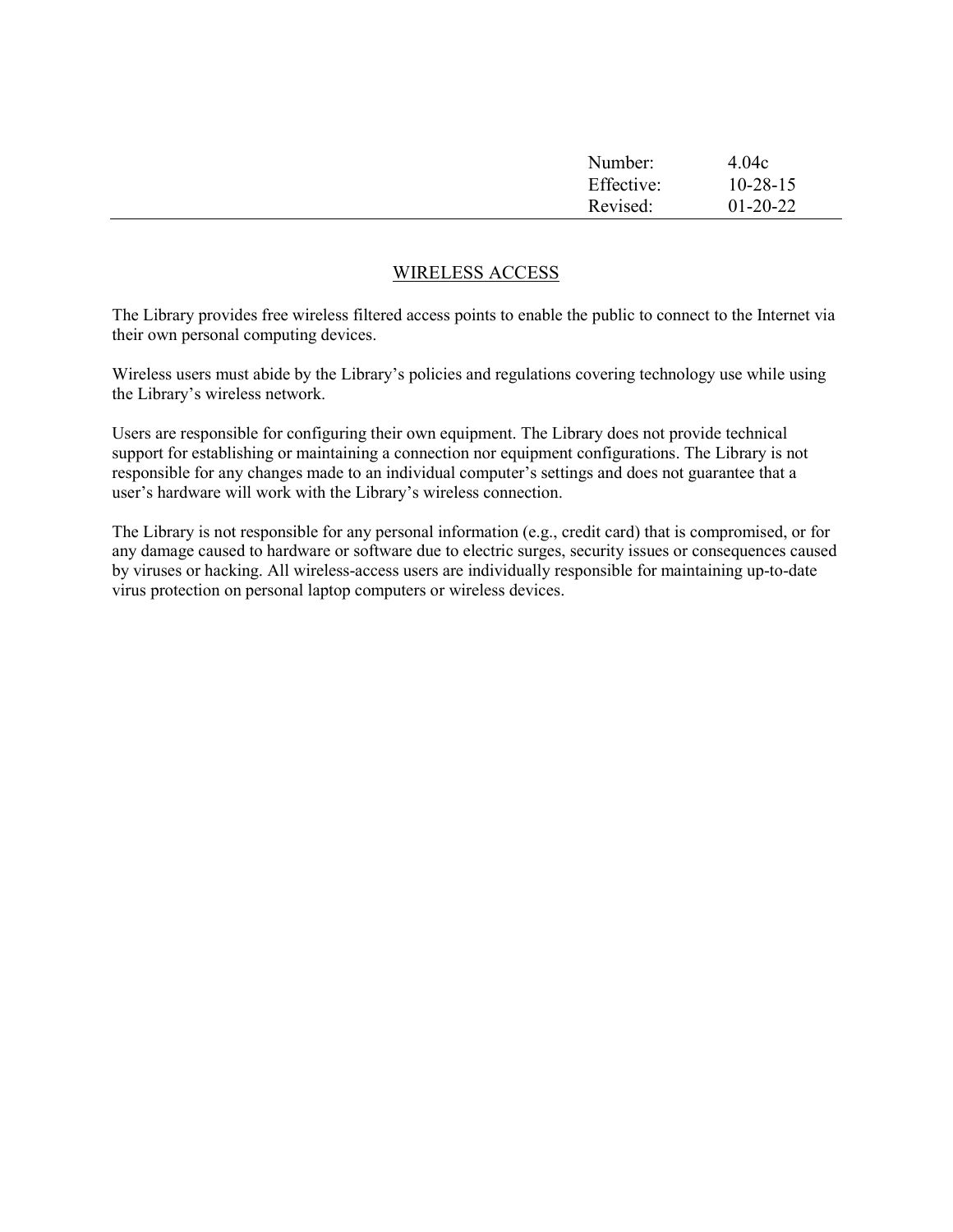| Number:<br>Effective: | 4.04d<br>$01-23-13$ |  |
|-----------------------|---------------------|--|
| Revised:              | $10 - 28 - 15$      |  |
|                       |                     |  |

## E-READER BORROWER USE AND PROCEDURES

It is part of the Lewisville Legacy Library's mission to provide materials in both printed and electronic format. To help provide equal access to electronic books (e-books), the Library has e-Readers that may be borrowed with preloaded books.

## SECTION 1: BORROWER CRITERIA:

To borrow an e-Reader from the Lewisville Legacy Library, the patron must be a current Lewisville Legacy Library card holder, have a valid driver's license and credit card, and the patron must be 18 years of age or older.

A patron who borrows an e-Reader is required to complete a Borrower's Agreement and provide credit card information. The patron will receive a copy of this agreement.

First time borrowers will receive training from Library staff prior to borrowing an e-Reader.

#### SECTION 2: CONTENT:

The Lewisville Legacy Library has a collection of e-books preloaded on each e-Reader from which patrons may choose.

Patrons may not download titles onto the Library's e-Reader from any other source. Any titles downloaded or purchased from other sites will be charged to the patron's credit card.

## SECTION 3: CHECK OUT PROCEDURE:

E-Readers are loaned on a first-come, first-served basis.

E-Readers may be checked out for 14 days with no renewals, with a waiting period of seven days before the same patron may borrow the e-Reader again.

Patrons 10 and older may use an e-Reader in the Library for one hour per day, if one is available. The patron must leave a valid form of I.D. (student card, drivers' license, etc.) at the Desk until the e-Reader is returned.

E-Readers must be checked out from the Desk.

## SECTION 4: RETURN PROCEDURE:

E-Readers must be given to a staff member at the Desk. They may not be left at this desk if the desk is unattended, and may not be left at any other desk. If the Desk is unattended, patrons should find a staff member to assist them.

#### E-Readers must not be returned in the book drop.

E-Readers must be returned to the Lewisville Legacy Library in person only.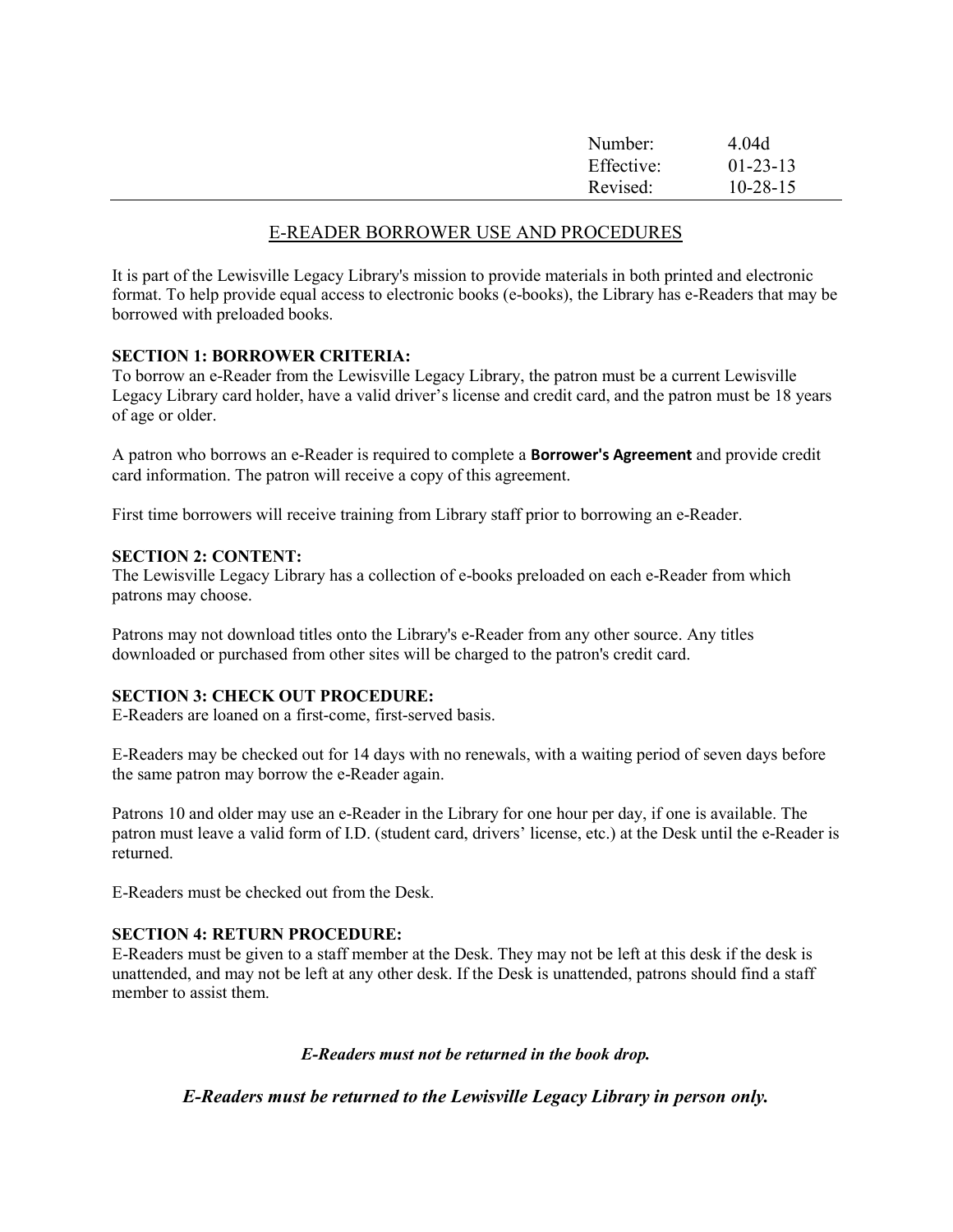## SECTION 5: OVERDUE FINES AND/OR FEES:

Overdue fines are \$2.00 a day up to a maximum of replacement cost, and start from 1 day overdue. The borrowing patron's card will be blocked from the first day the e-Reader is overdue.

The patron will be charged replacement fees for any items not returned in the e-Reader kit, or for items returned damaged. Fees in excess of \$25.00 will be charged against the patron's credit card.

E-Readers returned in the book drop or to another library will be subject to an additional fee of \$25.00.

Patrons may not download titles onto the Library's e-Reader from any other source. Any titles downloaded or purchased from other sites will be charged to the patron's credit card.

## SECTION 6: POLICY EFFECTIVE DATE, AMENDMENTS, AND REVISIONS

This policy is effective upon approval of the Library Board of Directors. Amendments and/or revisions to this policy shall be formulated and recommended to the Board by the Policy Committee. The policy may then be amended and/or revised at the regular meeting of the Board, following the meeting at which the amendment and/or revision was proposed.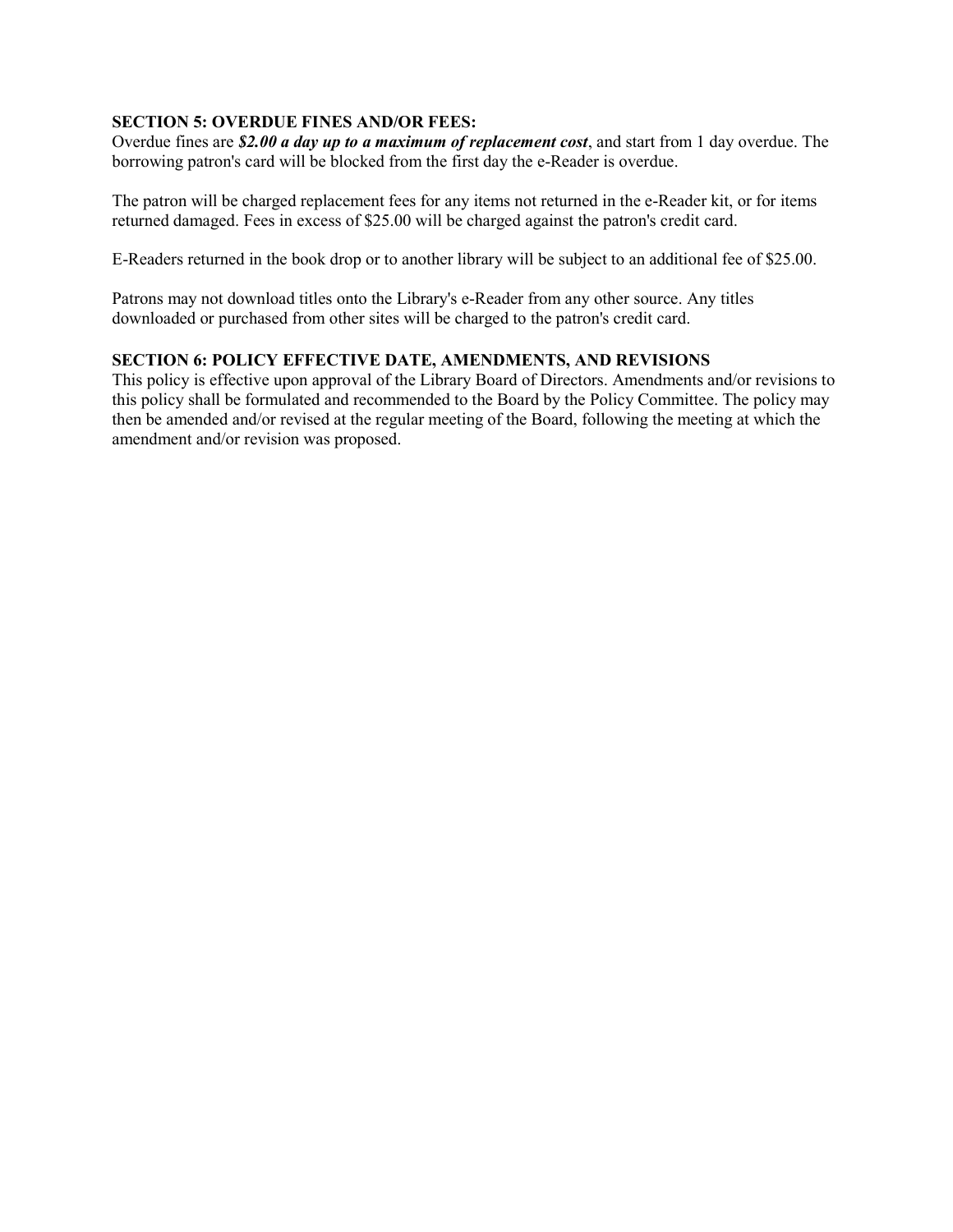| Number:    | 4.05           |
|------------|----------------|
| Effective: | $08 - 28 - 13$ |
| Revised:   | $08 - 28 - 13$ |
|            |                |

## CONFIDENTIALITY OF RECORDS

Pursuant to Idaho Code, Sections 9-337 through 9-348, circulation records and other records identifying the names of library users with specific materials are confidential in nature. All Library employees are hereby advised that such records shall not be made available to any agency of state, federal, or local government except pursuant to such process, order, or subpoena as may be authorized under the authority of, and pursuant to, federal, state, or local law relating to civil, criminal, or administrative discovery procedures or by legislative investigatory power. No library employee may release information about an individual's circulation record to a private individual unless it is the personal record of the individual patron making the request, or, the personal circulation record of the requesting patron's legal dependent.

The Library may generate various forms of ephemeral records with patron phone numbers, addresses, and/or email addresses for administrative and/or various business purposes such as telephone or email reference requests and questions, patron hold requests, program requests, PC reservations, etc. These records may exist in hard copy or electronic form and are destroyed on a regular and routine basis.

This policy is not to be interpreted as restricting in any way the Library's own right to use circulation records or other borrower's records in its course of conducting normal library business.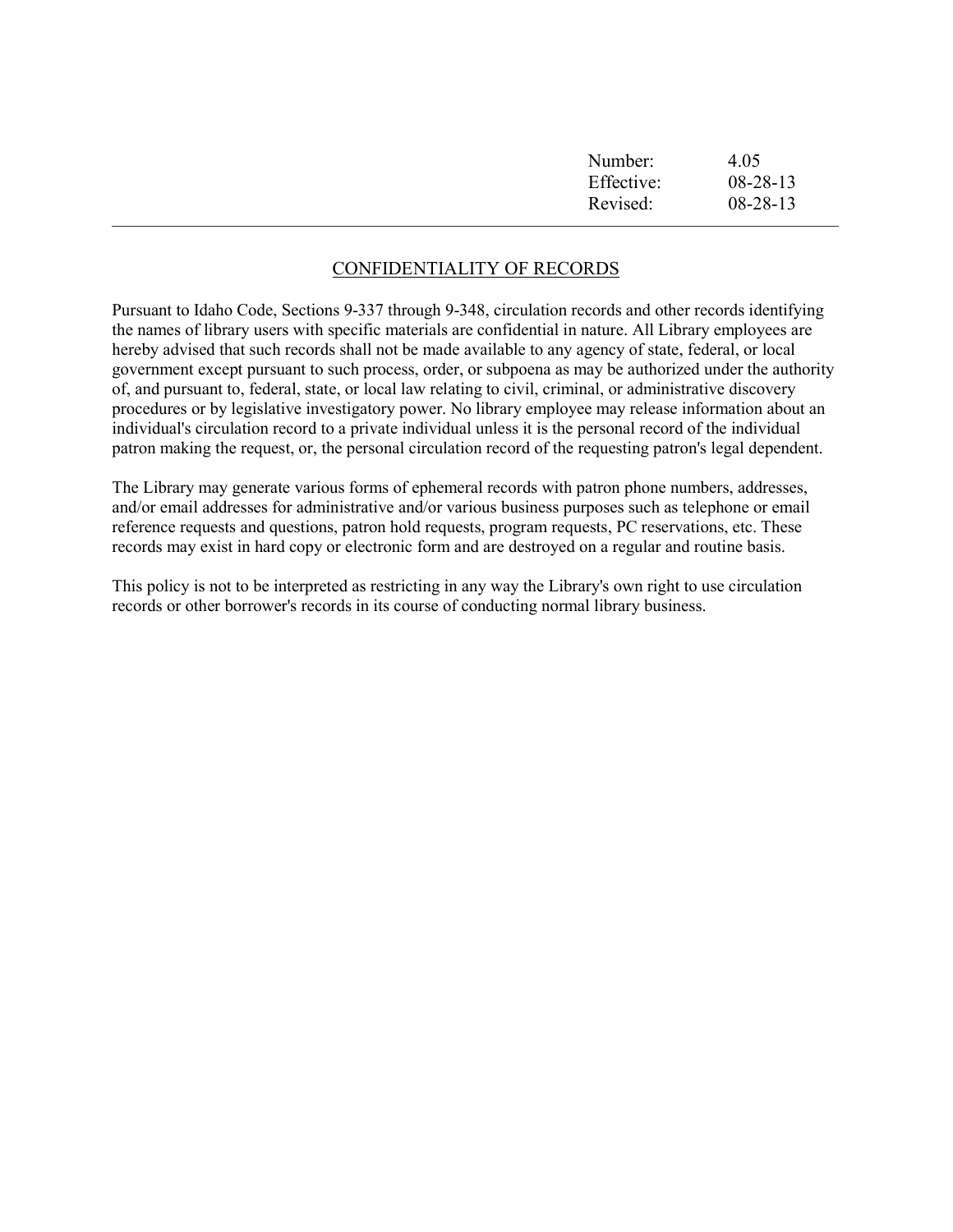| Number:    | 4.06       |
|------------|------------|
| Effective: | $01-31-18$ |
| Revised:   | $01-31-18$ |
|            |            |

# PATRON BEHAVIOR GUIDELINES

Behavior which may result in being asked to leave the library:

- Abusive, threatening, or menacing language
- Physical, sexual, or verbal harassment of an individual, public or staff. This includes the Internet or other computer resources.
- Unreasonable, intentional noise which affects the ability to function of those individuals working in the area
- Taunting, following, stalking, provoking or challenging an individual
- Fighting or wrestling
- Threatening harm to persons, or property
- Hindering, impeding, or preventing the movement of an individual into, out of, or about a library facility or vehicle
- Unauthorized possession or mutilation of library materials
- Unauthorized possession or mutilation of an individual's personal property
- Exhibiting unacceptable behavior which indicates an individual is under the influence of alcohol, beer, or any controlled substance
- Selling, purchasing or offering for purchase any item or service while on library property or library vehicles
- Destruction, mutilation, or damaging of library property, facilities, or vehicles
- Failure to wear shoes, shirts, pants
- Any other act(s) not covered above which threaten an individual, public or staff, library property, library materials, library facilities, and library vehicles
- Any illegal act
- Trespassing in a non-public area of any library facility

Behavior for which an individual may be warned as inappropriate - one or more warnings may result in being asked to leave:

- Sleeping
- Eating and/or drinking except at a library-sponsored event
- Smoking
- Selling, purchasing, or offering to sell products to any individual
- Panhandling
- Horseplay
- Loud talking or laughter which disturbs others
- Use of public restrooms or library facilities for bathing or laundering purposes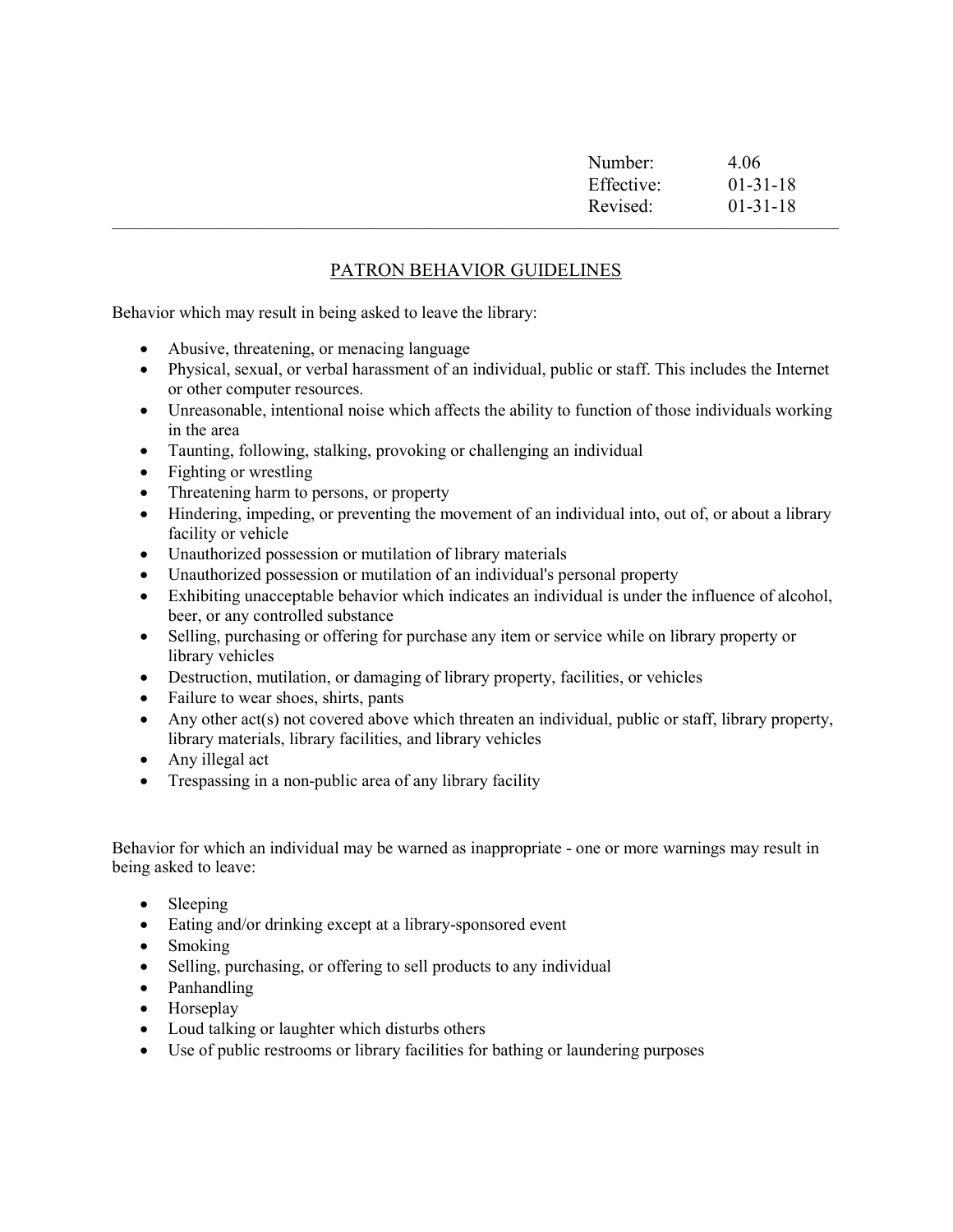| Number:    | 4.06a      |  |
|------------|------------|--|
| Effective: | $01-31-18$ |  |
| Revised:   | $01-31-18$ |  |
|            |            |  |

# UNATTENDED CHILDREN & VULNERABLE ADULTS POLICY

The Lewisville Legacy Library strives to provide a warm, welcoming and safe environment conducive to lifelong learning for customers of all ages. Sharing this environment with other people requires that everyone follow the Patron Behavior Guidelines established by the Library Board of Trustees and posted in library building and on the Library website.

The Library encourages children and vulnerable adults to use its facilities and services. While the Library is concerned for the safety of children and vulnerable adults in and around library facilities, the Library does not act in loco parentis (in place of parents). A parent, legal guardian, teacher, custodian or caregiver is responsible for monitoring the activities and managing the behavior of children or vulnerable adults during their Library visits. Library employees have many duties and do not serve as a substitute for daycare or babysitting. The Library is not responsible for any consequences of parents, legal guardians, teachers, custodians or caregivers not fulfilling their responsibilities.

The safety of children and vulnerable adults is a priority for the Library. However, the Library is a public building, open to all. Therefore, they may be at risk when they are left unattended. There are many factors that could place them in danger.

Children and vulnerable adults could be approached by or tempted to leave with an unscrupulous stranger. They could become frightened, anxious, or ill; could have no place to go in the event of an unexpected closing; or could encounter hazards such as stairs or electrical equipment. Additionally, they usually lack the necessary maturity to handle emergency situations such as severe weather, fire, or civil disturbance.

The Library will adhere to the following guidelines concerning the care and behavior of children and vulnerable adults.

- Children under the age of five (5) and children and vulnerable adults who are unable or unwilling to care for themselves may not be left alone in the Library and must have adequate supervision while in the Library.
- Children age five (5) and over and vulnerable adults who can understand and follow the Patron Behavior Guidelines and who can care for themselves are allowed to be in the library unattended. They should have contact information for someone who can assist them in an emergency.
- Library staff will attempt to contact a parent, legal guardian, custodian or caregiver when:
	- o the health or safety of an unattended child or vulnerable adult is in doubt;
	- o a child or vulnerable adult is frightened while alone at the Library;
	- o the behavior of an unattended child or vulnerable adult disturbs other Library customers and has caused staff to ask the individual to leave the Library;
	- o an unattended child or vulnerable adult has not been met by a parent, legal guardian, custodian or responsible caregiver at closing time.
	- o If a parent, legal guardian, custodian or caregiver cannot be reached, Library staff will contact law enforcement officials to take charge of the situation involving the unattended child or vulnerable adult.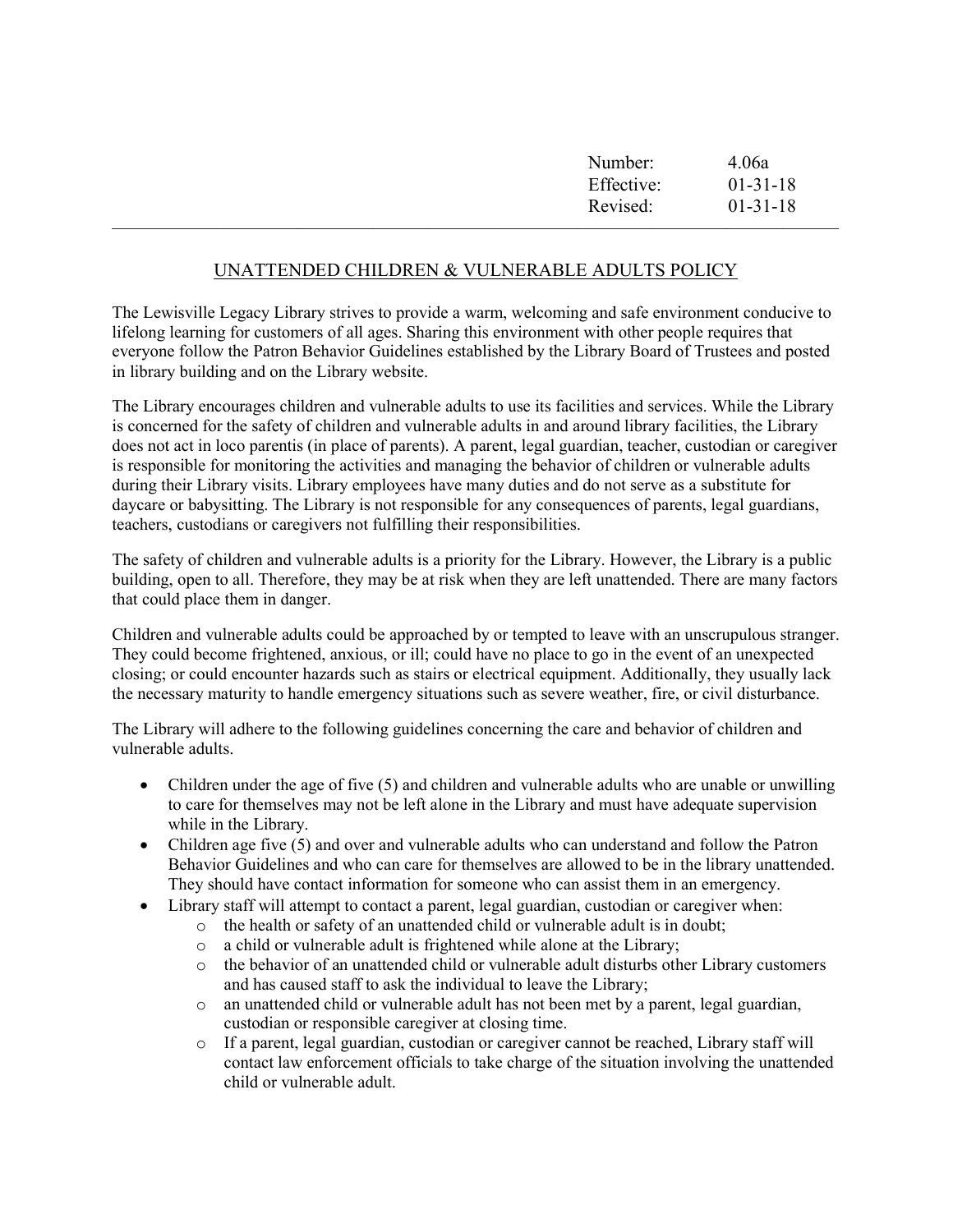Library employees are not permitted to transport children or vulnerable adults away from Library facilities.

Parents, legal guardians, custodians, caregivers, children and vulnerable adults who are in violation of this policy or the Patron Behavior Guidelines are subject to suspension of library privileges.

An unattended child generally is defined as:

- $\triangleright$  a child under the age of five (5) who is not accompanied by a parent, legal guardian, custodian or caregiver age 12 or older;
- $\triangleright$  a child under the age of eighteen (18) who is not accompanied by a parent, legal guardian, custodian and who does not know or have the information necessary to contact a parent, legal guardian or other responsible adult;
- $\triangleright$  a child under the age of eighteen (18) who is not accompanied by a parent, legal guardian, custodian and who is not picked up by closing time and who needs assistance procuring transportation;
- $\triangleright$  a child under the age of eighteen (18) who is not accompanied by a parent, legal guardian, custodian and who appears to need staff help beyond assistance with normal library services.

A vulnerable adult is an adult who should not be left alone in the Library or is unable to reasonably care for himself/herself in an emergency situation. This includes adults who are mentally or physically challenged and who need staff help beyond assistance with normal library services and are not under the direct supervision of a parent, legal guardian or custodian. Additionally, an individual is considered a vulnerable adult when he/she is not picked up by closing time and needs assistance procuring transportation.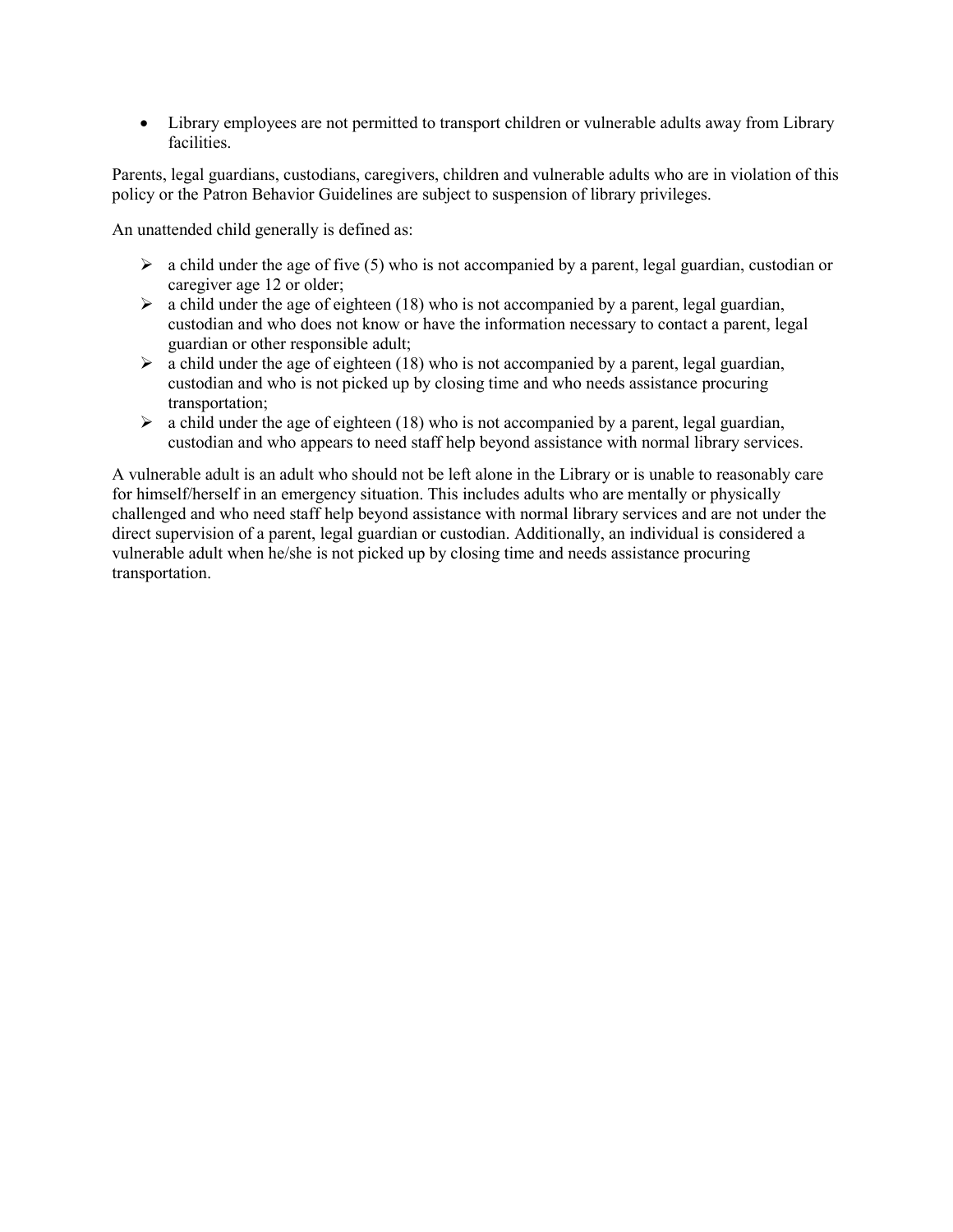| Number:    | 5.01           |
|------------|----------------|
| Effective: | $08 - 28 - 13$ |
| Revised:   | $08 - 28 - 13$ |
|            |                |

# BULLETIN BOARDS

The Library may permit distribution of, or may post on its bulletin boards, announcements of the cultural activities of the community (those concerned with literature, art, music, drama, and related activities) and public announcements of general interest to the community.